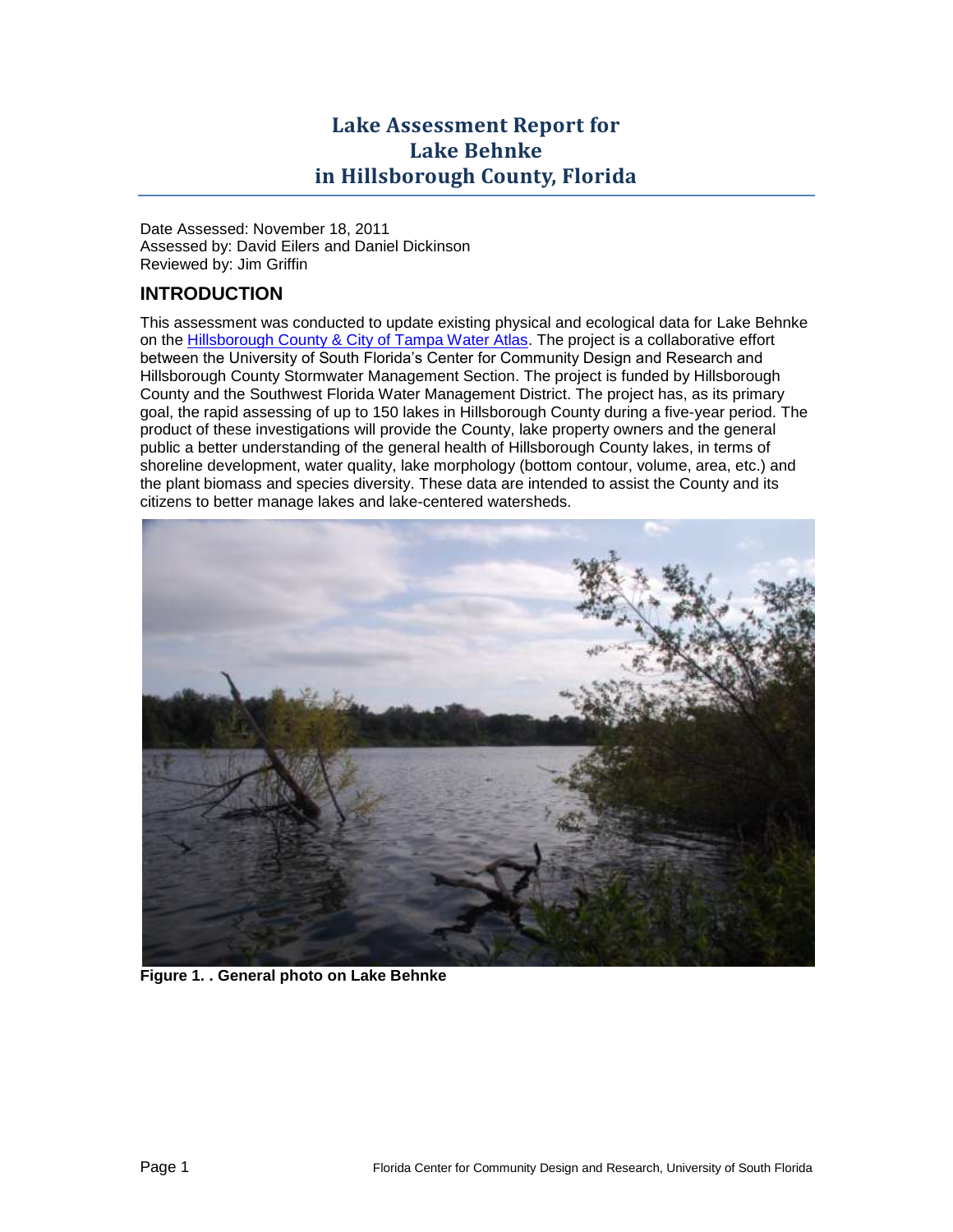*The first section* of the report provides the results of the overall morphological assessment of the lake. Primary data products include: a contour (bathymetric) map of the lake, area, volume and depth statistics, and the water level at the time of assessment. These data are useful for evaluating trends and for developing management actions such as plant management where depth and lake volume are needed.

**The second section** provides the results of the vegetation assessment conducted on the lake. These results can be used to better understand and manage vegetation in the lake. A list is provided with the different plant species found at various sites around the lake. Potentially invasive, exotic (non-native) species are identified in a plant list and the percent of exotics is presented in a summary table. Watershed values provide a means of reference.

<span id="page-1-1"></span>**The third section** provides the results of the water quality sampling of the lake. Both field data and laboratory data are presented. The trophic state index (TSI)<sup>i</sup> is used to develop a general lake health statement, which is calculated for both the water column with vegetation and the water column if vegetation were removed. These data are derived from the water chemistry and vegetative submerged biomass assessments and are useful in understanding the results of certain lake vegetation management practices.

The intent of this assessment is to provide a starting point from which to track changes in the lake, and where previous comprehensive assessment data is available, to track changes in the lake's general health. These data can provide the information needed to determine changes and to monitor trends in physical condition and ecological health of the lake.

## **Section 1: Lake Morphology**

**Bathymetric Map<sup>ii</sup>**. [Table 1](#page-1-0) provides the lake's morphologic parameters in various units. The bottom of the lake was mapped using a Lowrance LCX 28C HD Wide Area Augmentation System (WAAS)<sup>iii</sup> enabled Global Positioning System (GPS) with fathometer (bottom sounder) to determine the boat's position, and bottom depth in a single measurement. The result is an estimate of the lake's area, mean and maximum depths, and volume and the creation of a bottom contour map [\(Figure 2\)](#page-2-0). Besides pointing out the deeper fishing holes in the lake, the morphologic data derived from this part of the assessment can be valuable to overall management of the lake vegetation as well as providing flood storage data for flood models.

| <b>Parameter</b>  | <b>Feet</b>  | <b>Meters</b> | <b>Acres</b> | <b>Acre-Ft</b> | <b>Gallons</b> |  |  |
|-------------------|--------------|---------------|--------------|----------------|----------------|--|--|
| Surface Area (sq) | 862,215.43   | 80,102.43     | 19.79        |                |                |  |  |
| Mean Depth        | 4.50         | 1.37          |              |                |                |  |  |
| Maximum Depth     | 8.34         | 2.54          |              |                |                |  |  |
| Volume (cubic)    | 3,936,392.97 | 111,466.24    |              | 90.37          | 29,446,468.4   |  |  |
| Gauge (relative)  | 29.64        | 9.03          |              |                |                |  |  |

#### <span id="page-1-0"></span>**Table 1. Lake Morphologic Data (Area, Depth and Volume)**

 $\overline{a}$ <sup>i</sup> The trophic state index is used by the Water Atlas to provide the public with an estimate of their lake resource quality. For more information, see end note 1.

A bathymetric map is a map that accurately depicts all of the various depths of a water body. An accurate bathymetric map is important for effective herbicide application and can be an important tool when deciding which form of management is most appropriate for a water body. Lake volumes, hydraulic retention time and carrying capacity are important parts of lake management that require the use of a bathymetric map.

III WAAS is a form of differential GPS (DGPS) where data from 25 ground reference stations located in the United States receive GPS signals form GPS satellites in view and retransmit these data to a master control site and then to geostationary satellites. For more information, see end note 2.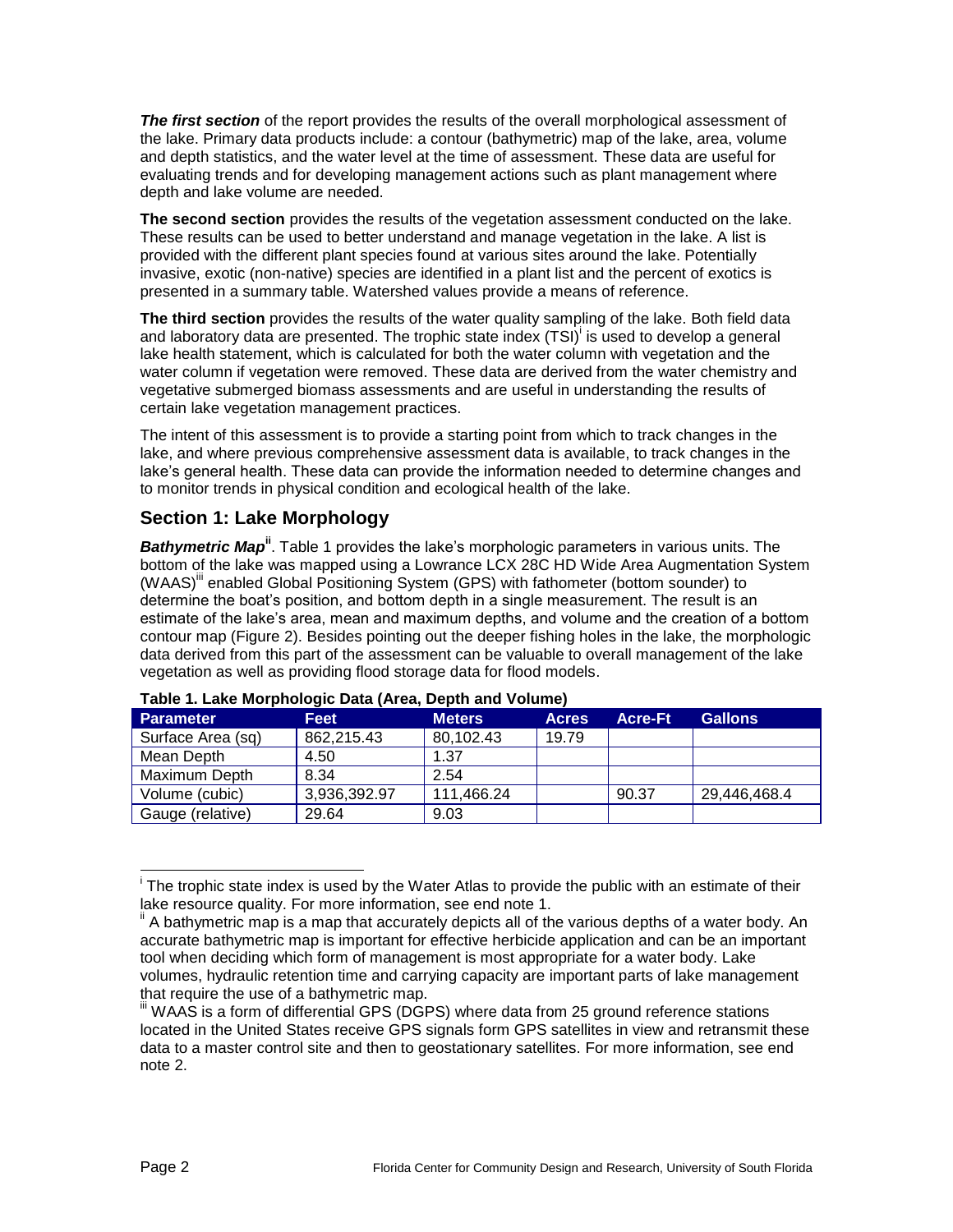

**Figure 2. 2011 2-Foot Bathymetric Contour Map for Lake Behnke**

# Lake Behnke

Section - Township - Range 08-28-19



Contour Lines Expressed in 2-Foot Intervals



Lake Perimeter Ground Level

EXPLANATION:

Survey Date: November 18, 2011 Lake water level was 29.64 ft above sea level at time of the assessment NGVD29. Contours are expressed in absolute depth below this level.

LAKE MORPHOLOGY:

Perimeter 4,579.56 ft; Area 19.79 Acres Me an Depth 4.50 ft; Volume 90.37 Acre-ft, (29,446,468.39 gallons); Deepest point 8.34 ft

DATA SOURCES: 2009 serial photography provided by the SWFWMD.

Lake perimeter digitized from SWFWMD 2009 aerial photographs. All contours generated by the Florida Center for Community Design and Research from survey data collected by USF Lake and Stream Assessment Program

DISCLAIMER:

This map is for illustrative purposes only, and should not be used for lake navigation.

<span id="page-2-0"></span>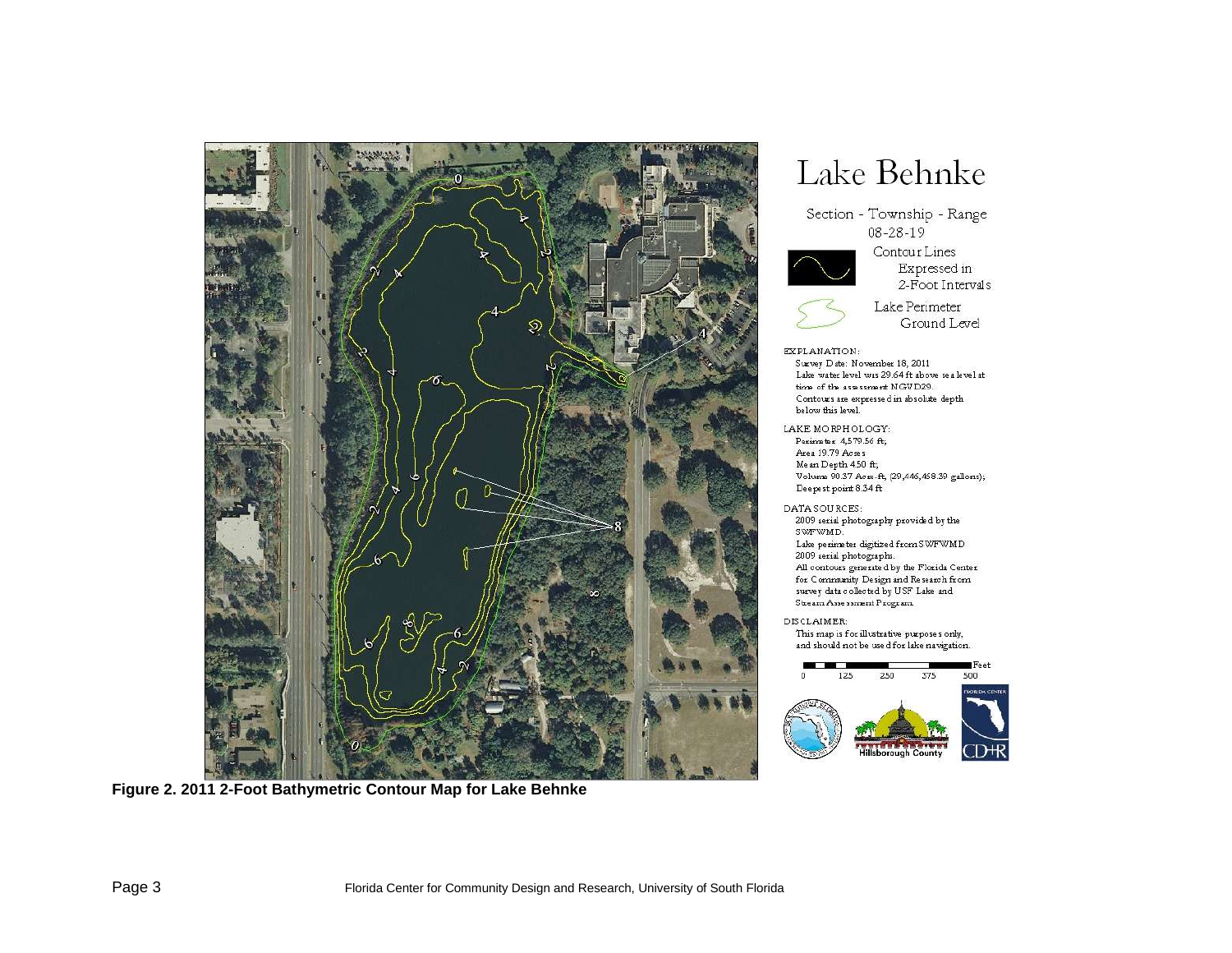## **Section 2: Lake Ecology (Vegetation)**

The lake's apparent vegetative cover and shoreline detail are evaluated using the latest lake aerial photograph as shown in and by use of WAAS-enabled GPS. Submerged vegetation is determined from the analysis of bottom returns from the Lowrance 28c HD combined GPS/fathometer described earlier. As depicted in [Figure 3,](#page-5-0) 10 vegetation assessment sites were chosen for intensive sampling based on the *Lake Assessment Protocol* (copy available on request) for a lake of this size. The site positions are set using GPS and then loaded into a GIS mapping program (ArcGIS) for display. Each site is sampled in the three primary vegetative zones (emergent, submerged and floating)<sup>iv</sup>. The latest high resolution aerial photos are used to provide shore details (docks, structures, vegetation zones) and to calculate the extent of surface vegetation coverage. The primary indices of submerged vegetation cover and biomass for the lake, percent area coverage (PAC) and percent volume infestation (PVI), are determined by transiting the lake by boat and employing a fathometer to collect "hard and soft return" data. These data are later analyzed for presence and absence of vegetation and to determine the height of vegetation if present. The PAC is determined from the presence and absence analysis of 100 sites in the lake and the PVI is determined by measuring the difference between hard returns (lake bottom) and soft returns (top of vegetation) for sites (within the 100 analyzed sites) where plants are determined present.

Beginning with the 2010 Lake Assessments, the Water Atlas Lake Assessment Team has added the Florida Department of Environmental Protection (FDEP) Lake Vegetation Index (LVI)<sup>V</sup> method to the methods used to evaluate a lake. The LVI method was designed by DEP to be a rapid assessment of ecological condition, by determining how closely a lake's flora resembles that expected from a minimally disturbed condition.

The data collected during the site vegetation sampling include vegetation type, exotic vegetation, predominant plant species and submerged vegetation biomass. The total number of species from all sites is used to approximate the total diversity of aquatic plants and the percent of invasiveexotic plants on the lake [\(Table 2\)](#page-4-0). The Watershed value in Table 2 only includes lakes sampled during the lake assessment project begun in May of 2006. These data will change as additional lakes are sampled. **Error! Reference source not found.** through [Table 4](#page-10-0) detail the results from the 2011 aquatic plant assessment for the lake. These data are determined from the 10 sites used for intensive vegetation surveys. The tables are divided into Floating Leaf, Emergent and Submerged plants and contain the plant code, species, common name and presence (indicated by a 1) or absence (indicated by a blank space) of species and the calculated percent occurrence (number sites species is found/number of sites) and type of plant (Native, Non-Native, Invasive, Pest). In the "Type" category, the codes N and E0 denote species native to Florida. The code E1 denotes Category I invasive species, as defined by the [Florida Exotic Pest Plant Council](http://www.fleppc.org/) (FLEPPC); these are species "that are altering native plant communities by displacing native species, changing community structures or ecological functions, or hybridizing with natives." The code E2 denotes Category II invasive species, as defined by FLEPPC; these species "have increased in abundance or frequency but have not yet altered Florida plant communities to the extent shown by Category I species." Use of the term invasive indicates the plant is commonly considered invasive in this region of Florida. The term "pest" indicates a plant (native or nonnative) that has a greater than 55% occurrence in the lake and is also considered a problem plant for this region of Florida, or is a non-native invasive that is or has the potential to be a problem plant in the lake and has at least 40% occurrence. These two terms are somewhat subjective; however, they are provided to give lake property owners some guidance in the management of plants on their property. Please remember that to remove or control plants in a wetland (lake shoreline) in Hillsborough County the property owner must secure an Application To Perform [Miscellaneous Activities In Wetlands](http://www.epchc.org/Wetlands/MAIW20-MiscActivites.pdf) permit from the [Environmental Protection Commission](http://epchc.org/) of [Hillsborough County](http://epchc.org/) and for management of in-lake vegetation outside the wetland fringe (for

 $\overline{a}$ 

<sup>&</sup>lt;sup>iv</sup> See end note 3.

 $\mathrm{v}$  See end note 4.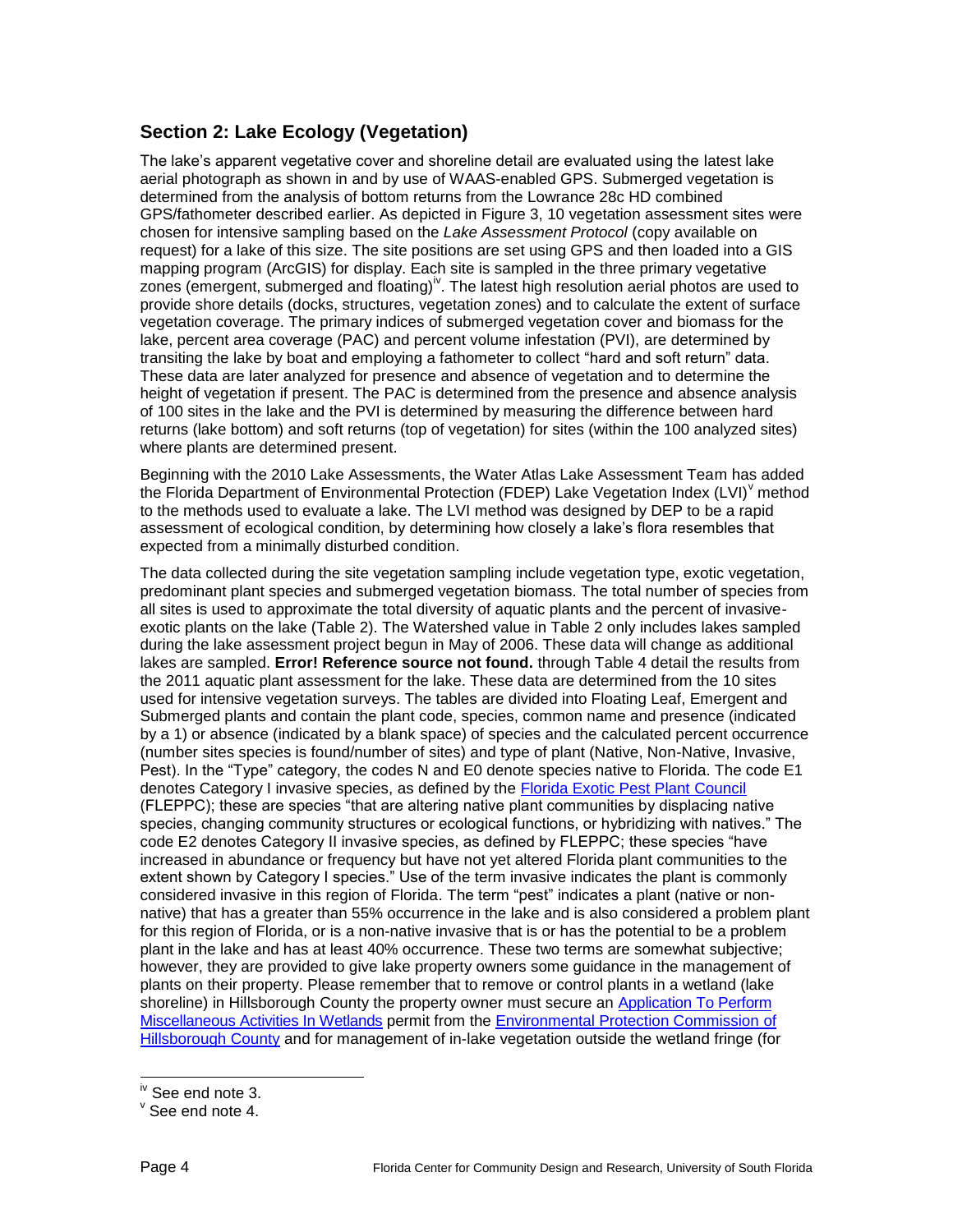lakes with an area greater than ten acres), the property owner must secure a Florida Department [of Environmental Protection](http://www.dep.state.fl.us/) [Aquatic Plant Removal Permit.](http://www.myfwc.com/License/Index.htm)

| <b>Parameter</b>                      | Lake | <b>Watershed</b> |
|---------------------------------------|------|------------------|
| Number of Vegetation Assessment Sites | 10   | 10               |
| Total Plant Diversity (# of Taxa)     | 41   | 41               |
| % Non-Native Plants                   | 19   | 20               |
| <b>Total Pest Plant Species</b>       | 3    | 3                |

#### <span id="page-4-0"></span>**Table 2. Total Diversity, Percent Exotics, and Number of Pest Plant Species**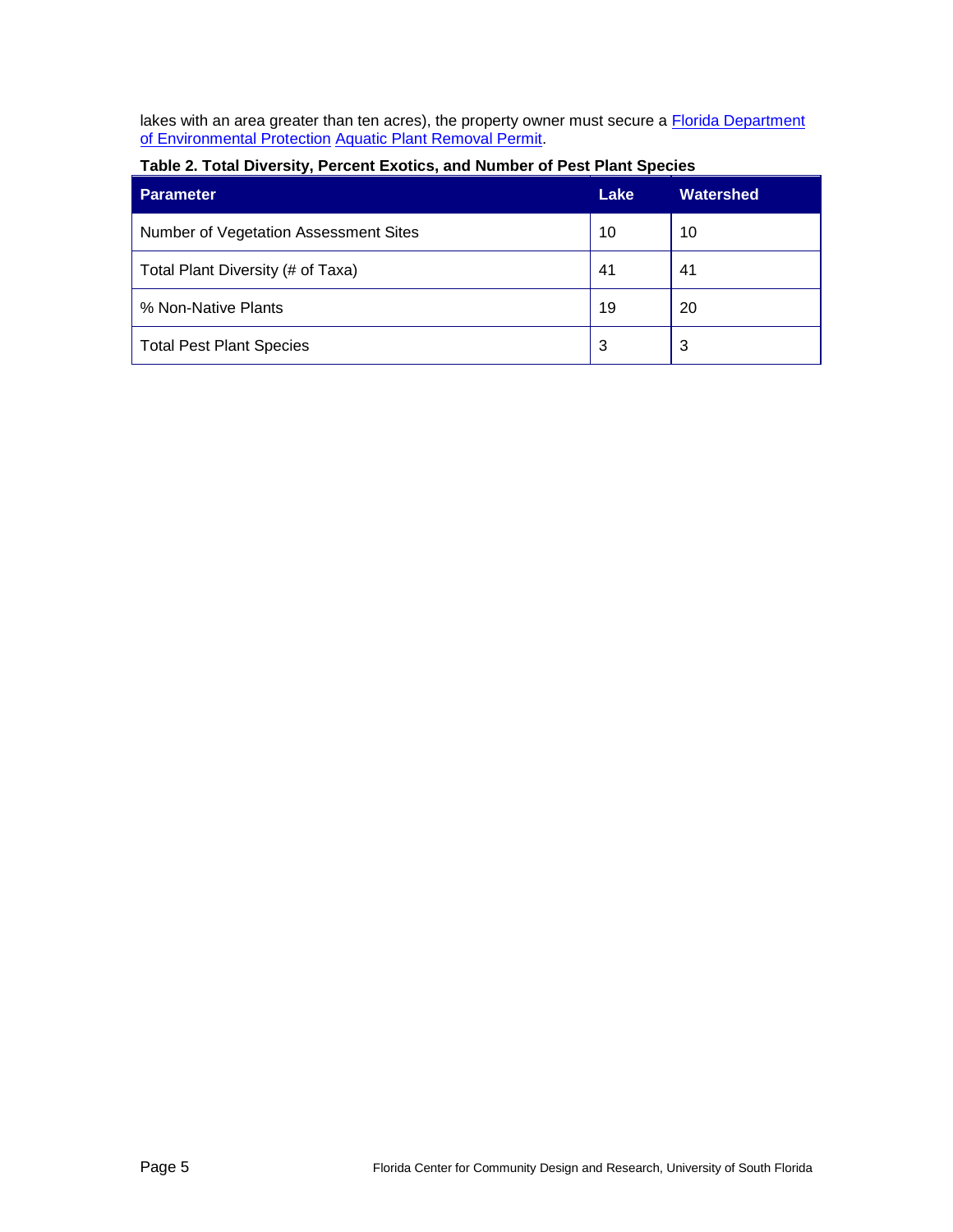<span id="page-5-0"></span>

**Figure 3. 2011 Vegetation Assessment Site Map for Lake Behnke**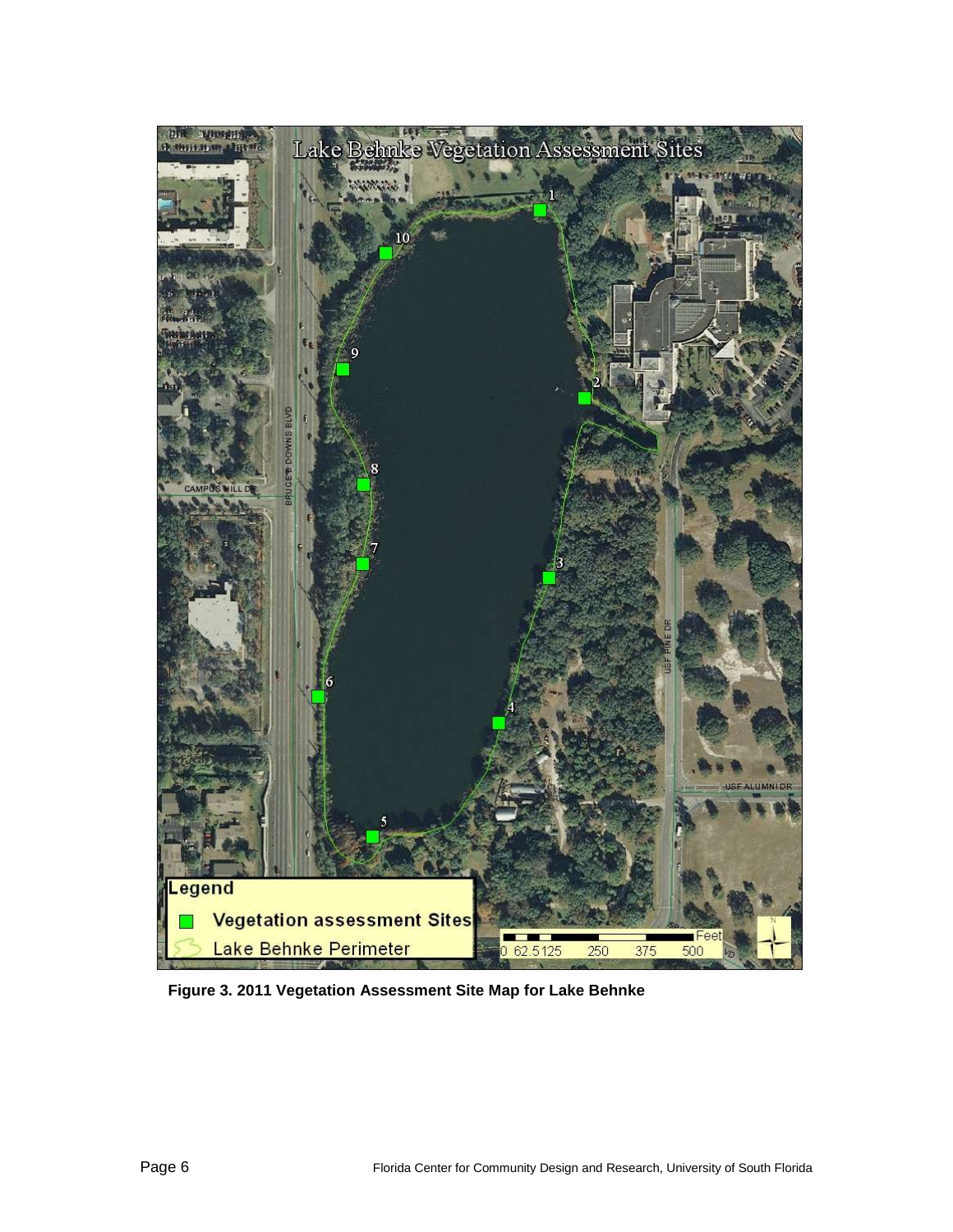

**Figure 4. Aster carolinianus was a common emergent vegetation on Lake Behnke**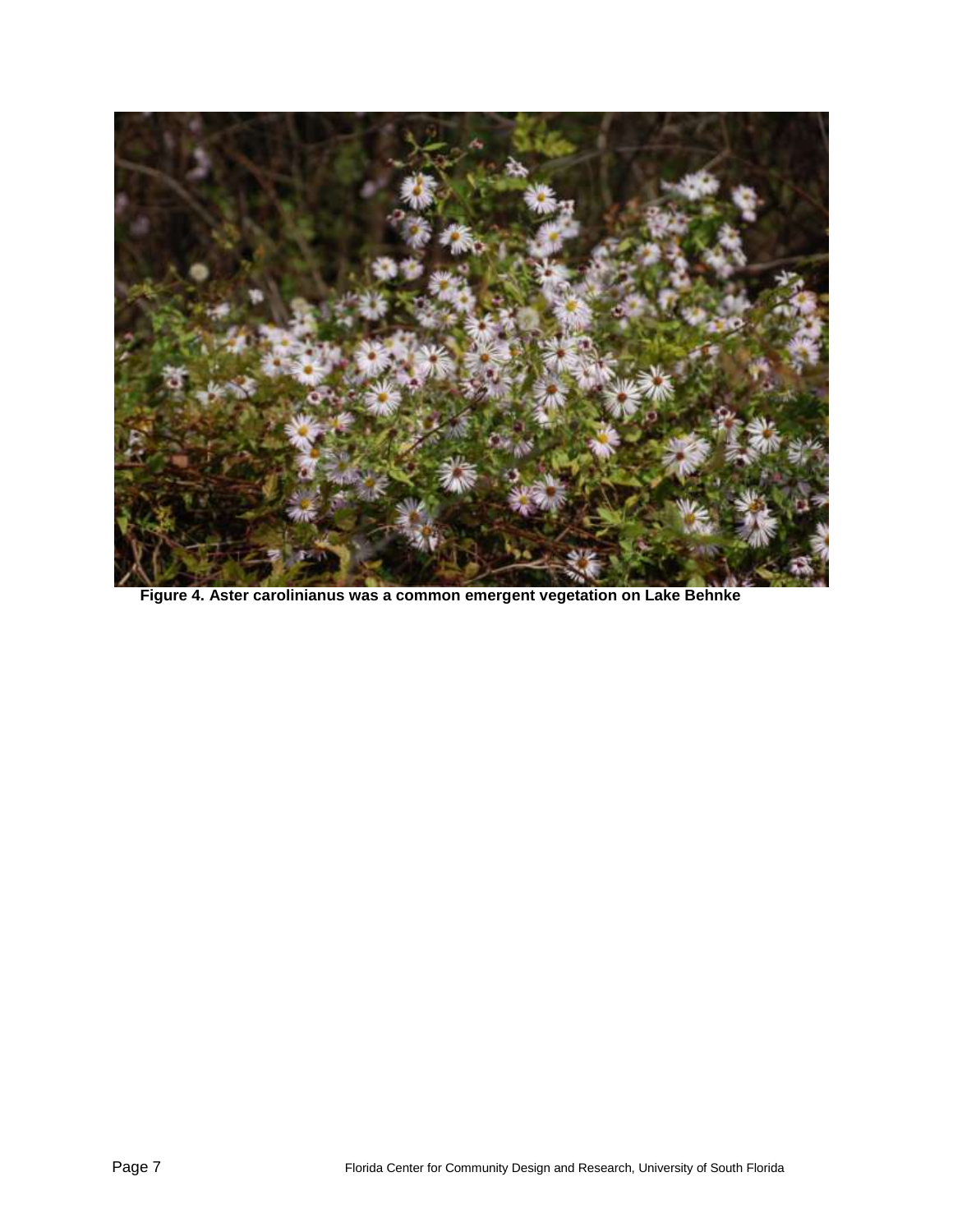#### **Table 3. List of Emergent Zone Aquatic Plants Found**

| <b>Plant Species</b> | <b>Scientific Name</b>                | <b>Common Name</b>                                      | <b>Percent</b>    | <b>Type</b>                                |
|----------------------|---------------------------------------|---------------------------------------------------------|-------------------|--------------------------------------------|
| <b>Code</b>          |                                       |                                                         | <b>Occurrence</b> |                                            |
| <b>SAL</b>           | Salix spp.                            | <b>Willow</b>                                           | 100%              | N,<br>E <sub>0</sub>                       |
| <b>LOS</b>           | Ludwigia octovalvis                   | <b>Mexican Primrosewillow, Long-stalked</b><br>Ludwigia | 80%               | N,<br>E <sub>0</sub>                       |
| <b>ACS</b>           | <b>Aster carolinianus</b>             | <b>Climbing Aster</b>                                   | 80%               | N,<br>E <sub>0</sub>                       |
| <b>LPA</b>           | Ludwigia peruviana                    | <b>Peruvian Primrosewillow</b>                          | 80%               | E0, P                                      |
| <b>APS</b>           | Alternanthera philoxeroides           | <b>Alligator Weed</b>                                   | 60%               | <b>E2, P</b>                               |
| <b>AAA</b>           | Ampelopsis arborea                    | <b>Peppervine</b>                                       | 60%               | N,<br>E <sub>0</sub>                       |
| <b>MSS</b>           | <b>Mikania scandens</b>               | <b>Climbing Hempvine</b>                                | 60%               | N,<br>E <sub>0</sub>                       |
| <b>PDF</b>           | <b>POLYGONUM DENSIFLORUM</b>          | <b>DENSEFLOWER KNOTWEED</b>                             | 60%               | N,<br>E <sub>0</sub>                       |
| <b>PHS</b>           | Polygonum hydropiperoides             | MILD WATERPEPPER; SWAMP SMARTWEED                       | 60%               | N,<br>E <sub>0</sub>                       |
| <b>SPO</b>           | Sabal palmetto                        | Sabal Palm, Cabbage Palm                                | 60%               | N,<br>E <sub>0</sub>                       |
| <b>QLA</b>           | Quercus laurifolia                    | Laurel Oak; Diamond Oak                                 | 50%               | N,<br>E <sub>0</sub>                       |
| <b>VRA</b>           | Vitis rotundifolia                    | <b>Muscandine Grape</b>                                 | 50%               | N,<br>E <sub>0</sub>                       |
| <b>WAX</b>           | <b>Myrica cerifera</b>                | <b>Wax Myrtle</b>                                       | 50%               | N,<br>E <sub>0</sub>                       |
| STS                  | <b>Schinus terebinthifolius</b>       | <b>Brazilian Pepper</b>                                 | 40%               | E1, P                                      |
| <b>HYE</b>           | Hydrocotyl umbellata                  | Manyflower Marshpennywort, Water Pennywort              | 40%               | N,<br>E <sub>0</sub>                       |
| <b>CYD</b>           | <b>Cyperus distinctus</b>             | <b>Swamp Flatsedge</b>                                  | 30%               | N,<br>E <sub>0</sub>                       |
| <b>CYO</b>           | <b>Cyperus odoratus</b>               | <b>Fragrant Flatsedge</b>                               | 30%               | $\overline{\mathsf{N},}$<br>E <sub>0</sub> |
| <b>AVS</b>           | Andropogon virginicus var.<br>glaucus | <b>Broomsedge Bluestem, Broom grass</b>                 | 20%               | N,<br>E <sub>0</sub>                       |
| <b>CIS</b>           | <b>Cyperus involucratus</b>           | <b>Umbrella Flat Sedge</b>                              | 20%               | E <sub>2</sub>                             |
| <b>TDM</b>           | <b>Taxodium distichum</b>             | <b>Bald Cypress</b>                                     | 20%               | N,                                         |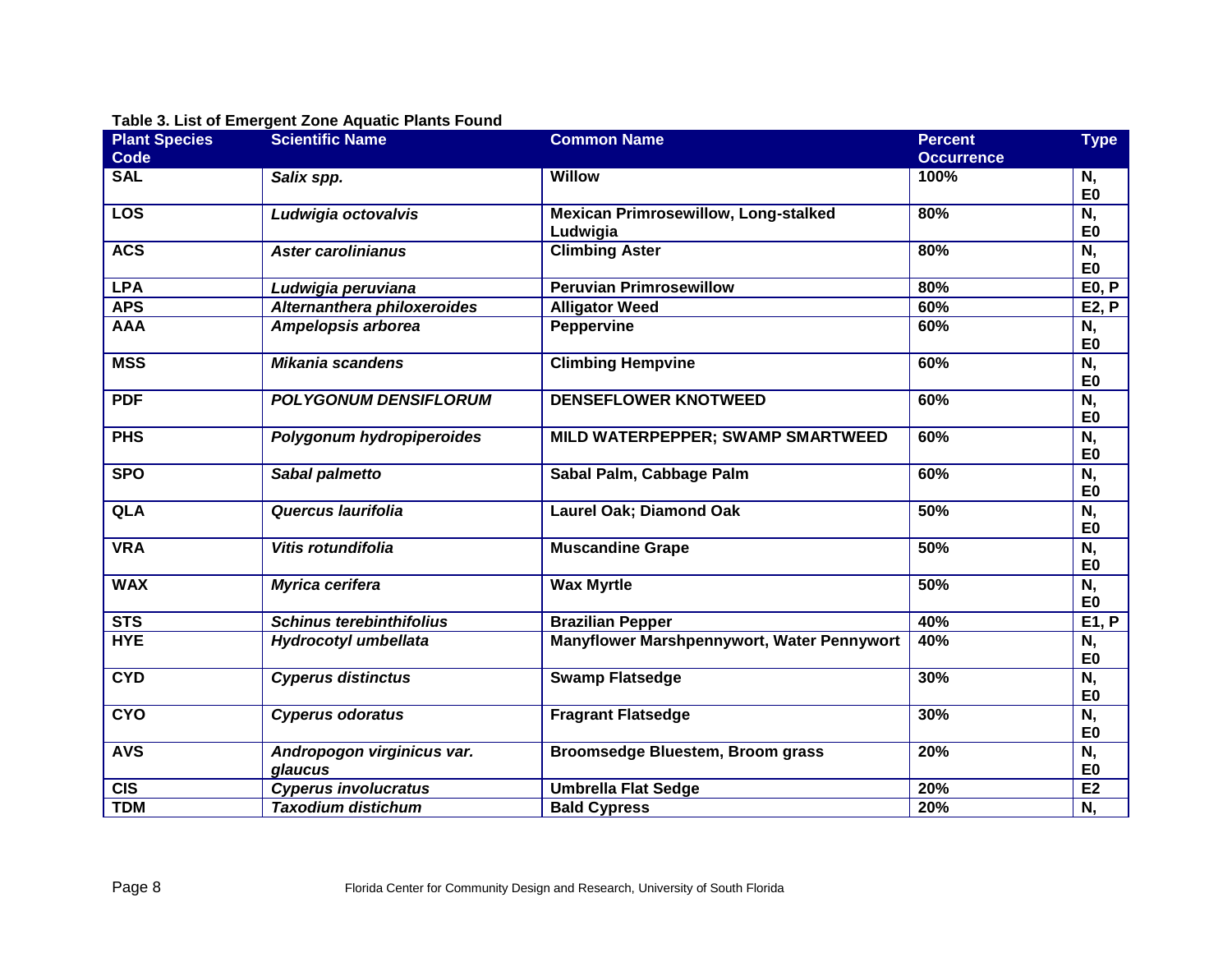| <b>Plant Species</b><br><b>Code</b> | <b>Scientific Name</b>           | <b>Common Name</b>                             | <b>Percent</b><br><b>Occurrence</b> | <b>Type</b>                                |
|-------------------------------------|----------------------------------|------------------------------------------------|-------------------------------------|--------------------------------------------|
|                                     |                                  |                                                |                                     | E <sub>0</sub>                             |
| <b>SAM</b>                          | Sambucus canadensis              | Elderberry                                     | 20%                                 | N,<br>E <sub>0</sub>                       |
| <b>LLA</b>                          | Ludwigia Leptocarpa              | <b>Anglestem Primrosewillow</b>                | 20%                                 | N,<br>E <sub>0</sub>                       |
| <b>PRA</b>                          | Pluchea rosea                    | <b>Rosy Camphorweed</b>                        | 20%                                 | $\overline{\mathsf{N},}$<br>E <sub>0</sub> |
| <b>PNA</b>                          | Phyla nodiflorea                 | Frog-fruit, Carpetweed, Turkey Tangle Fogfruit | 10%                                 | N,<br>E <sub>0</sub>                       |
| <b>PFO</b>                          | Paederia foetida                 | <b>Skunkvine, Stinkvine</b>                    | 10%                                 | E1                                         |
| <b>OCA</b>                          | Osmunda cinnamomea               | <b>Cinnamon Fern</b>                           | 10%                                 | $\overline{\mathsf{N},}$<br>E <sub>0</sub> |
| <b>SAU</b>                          | <b>Saururus cernuus</b>          | <b>Lizard's Tail</b>                           | 10%                                 | N,<br>E <sub>0</sub>                       |
| <b>SET</b>                          | Setaria spp.                     | <b>Bristlegrass, Foxtail</b>                   | 10%                                 |                                            |
| <b>SLA</b>                          | Sagittaria lancifolia            | <b>Duck Potato</b>                             | 10%                                 | N,<br>E <sub>0</sub>                       |
| <b>SPB</b>                          | Spartina bakeri                  | <b>Sand Cordgrass</b>                          | 10%                                 | N,<br>E <sub>0</sub>                       |
| <b>TAS</b>                          | <b>Taxodium acendens</b>         | <b>Pond Cypress</b>                            | 10%                                 | $\overline{\mathsf{N},}$<br>E <sub>0</sub> |
| <b>COM</b>                          | Commelina spp.                   | <b>Dayflower</b>                               | 10%                                 | $\overline{\mathsf{N},}$<br>E <sub>0</sub> |
| $\overline{\cos}$                   | <b>Cephalanthus occidentalis</b> | <b>Buttonbush</b>                              | 10%                                 | N,<br>E <sub>0</sub>                       |
| <b>CPS</b>                          | <b>Cyperus papyrus</b>           | <b>Papyrus Sedge</b>                           | 10%                                 | E2                                         |
| <b>BHA</b>                          | <b>Baccharis halimifolia</b>     | <b>Sea Myrtle</b>                              | 10%                                 | N,<br>E <sub>0</sub>                       |
| CFA                                 | Canna flaccida                   | <b>Golden Canna</b>                            | 10%                                 | N,<br>E <sub>0</sub>                       |
| <b>EUP</b>                          | Eupatorium capillifolium         | Dog Fennel                                     | 10%                                 | N,<br>E <sub>0</sub>                       |
| <b>FCA</b>                          | Fraxinus caroliniana             | Carolina Ash, Water Ash, Pop Ash               | 10%                                 | N,<br>E <sub>0</sub>                       |
| <b>LJM</b>                          | Lygodium japonicum               | <b>Japanese Climbing Fern</b>                  | 10%                                 | <b>E1</b>                                  |
| <b>ABP</b>                          | <b>Abrus precatorius</b>         | Rosary Pea, Blackeyed Susan                    | 10%                                 | E <sub>1</sub>                             |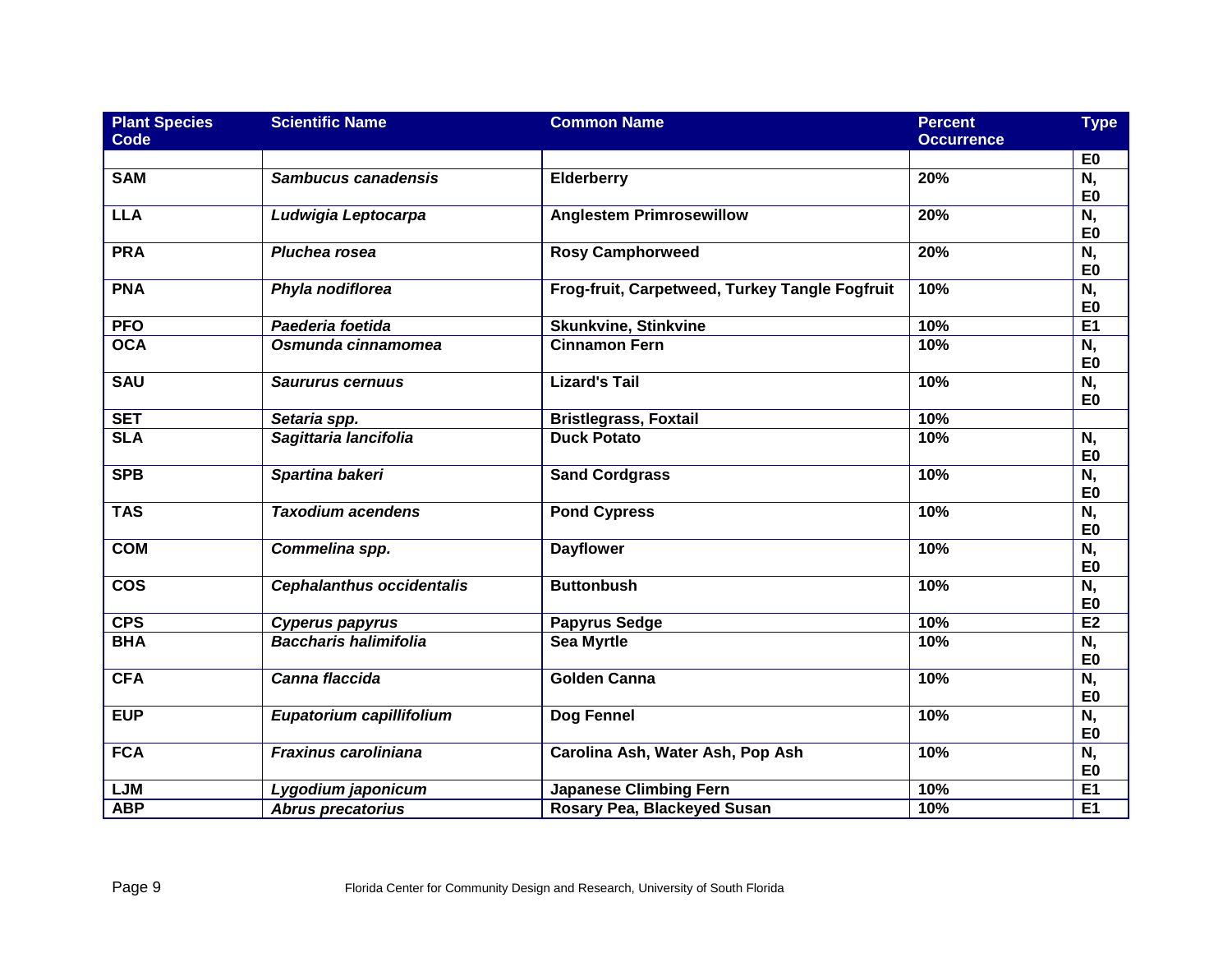

**Figure 5. Cyperus papyrus, a non-native invasive species found on Lake Behnke.**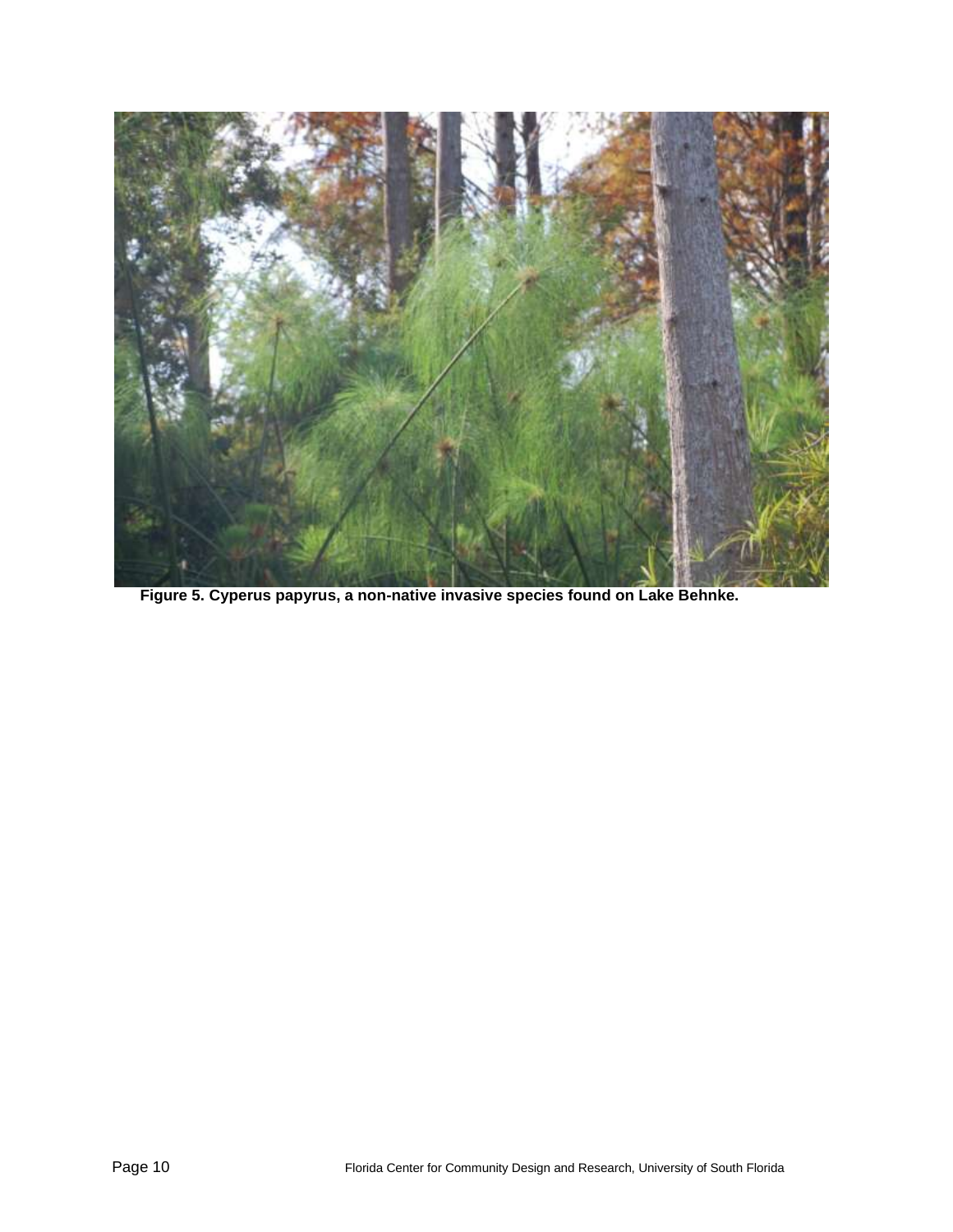## **Table 4. List of Submerged Zone Aquatic Plants Found.**

<span id="page-10-0"></span>

| <b>Plant Species Code</b> | Scientific Name. | Common Name   | <b>Percent Occurrence</b> | Гуре        |
|---------------------------|------------------|---------------|---------------------------|-------------|
| BMI                       | Bacopa monnieri  | Common Bacopa | 30%                       | N<br>∼<br>. |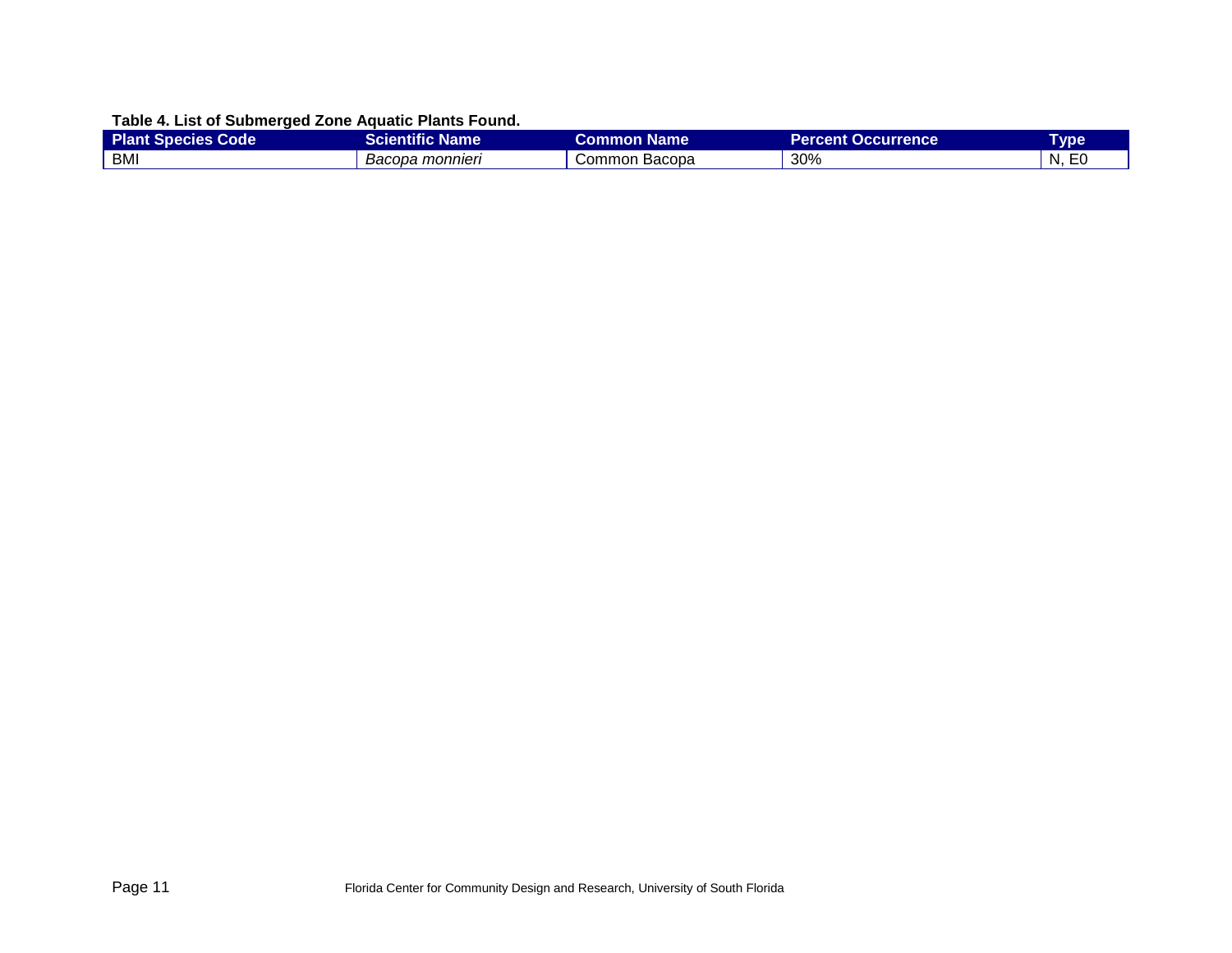

**Figure 6. Polygonum densiflorum was common on Lake Behnke**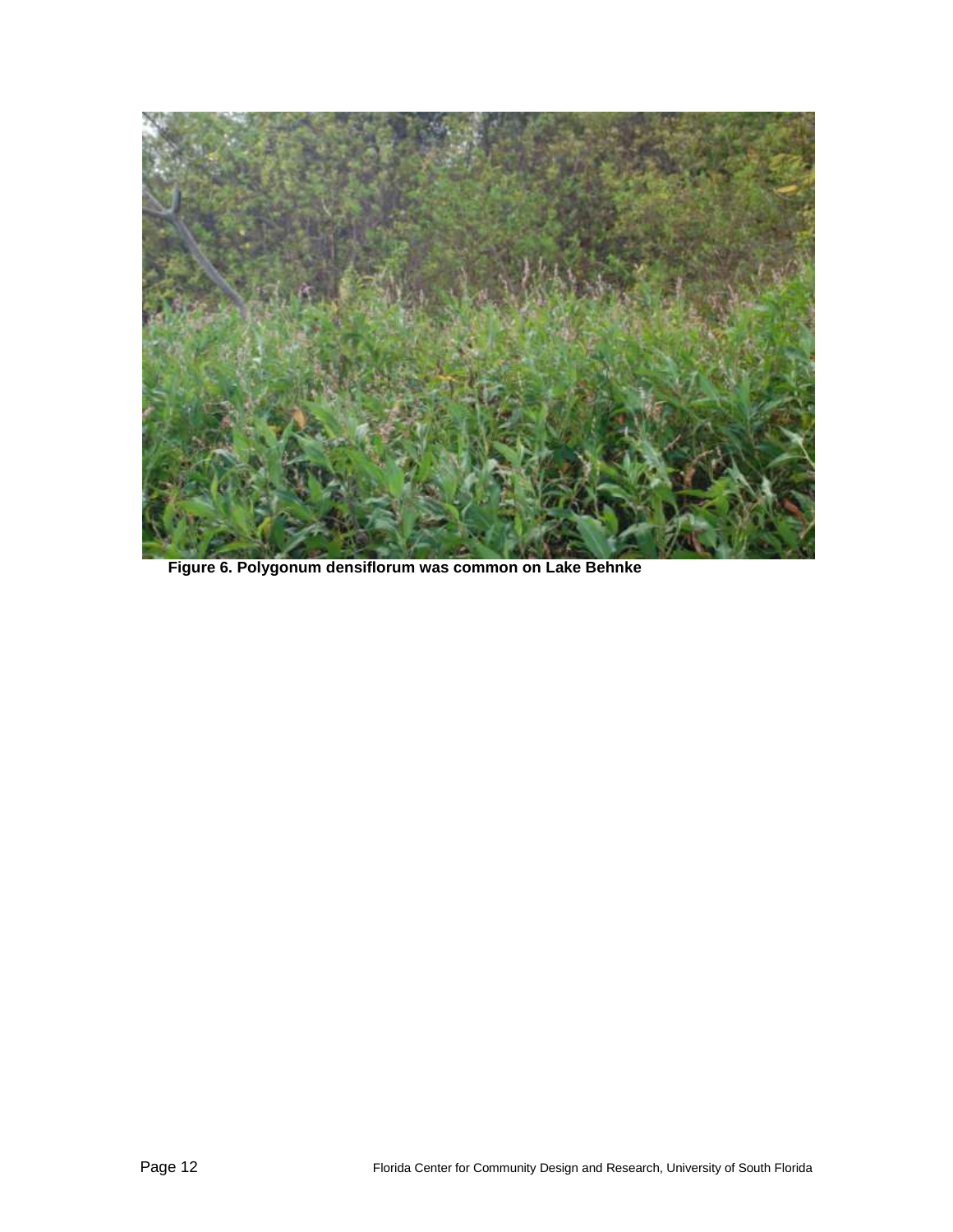#### **Table 5. List of All Plants and Sample Sites**

| <b>Plant Common Name</b>                       | <b>Found at Sample Sites</b> | <b>Percent</b>    | <b>Growth</b>      |
|------------------------------------------------|------------------------------|-------------------|--------------------|
|                                                |                              | <b>Occurrence</b> | <b>Type</b>        |
| <b>Willow</b>                                  | 1,2,3,4,5,6,7,8,9,10         | 100               | <b>Emergent</b>    |
| <b>Climbing Aster</b>                          | 1,2,3,4,5,6,9,10             | 80                | <b>Emergent</b>    |
| Mexican Primrosewillow, Long-stalked Ludwigia  | 2, 3, 4, 5, 6, 7, 8, 9       | 80                | <b>Emergent</b>    |
| <b>Peruvian Primrosewillow</b>                 | 1,2,3,5,6,7,8,9              | 80                | <b>Emergent</b>    |
| <b>Alligator Weed</b>                          | 1,2,3,5,7,8                  | 60                | <b>Emergent</b>    |
| <b>Climbing Hempvine</b>                       | 1,2,4,5,8,10                 | 60                | <b>Emergent</b>    |
| <b>DENSEFLOWER KNOTWEED</b>                    | 2,3,5,7,8,10                 | 60                | <b>Emergent</b>    |
| MILD WATERPEPPER; SWAMP SMARTWEED              | 1,2,3,5,7,8                  | 60                | <b>Emergent</b>    |
| Peppervine                                     | 1,2,3,6,8,9                  | 60                | <b>Emergent</b>    |
| Sabal Palm, Cabbage Palm                       | 3,4,7,8,9,10                 | 60                | <b>Terrestrial</b> |
| Laurel Oak; Diamond Oak                        | 3,4,5,8,9                    | 50                | <b>Emergent</b>    |
| <b>Muscandine Grape</b>                        | 3,4,7,8,9                    | 50                | <b>Emergent</b>    |
| <b>Wax Myrtle</b>                              | 2,3,4,5,8                    | 50                | <b>Emergent</b>    |
| <b>Brazilian Pepper</b>                        | 1,4,6,8                      | 40                | <b>Emergent</b>    |
| Manyflower Marshpennywort, Water Pennywort     | 1, 2, 3, 7                   | 40                | <b>Emergent</b>    |
| <b>Common Bacopa</b>                           | 2,3,5                        | 30                | <b>Submersed</b>   |
| <b>Fragrant Flatsedge</b>                      | 1, 2, 3                      | 30                | <b>Emergent</b>    |
| <b>Swamp Flatsedge</b>                         | 3, 5, 7                      | 30                | <b>Emergent</b>    |
| <b>Anglestem Primrosewillow</b>                | 1,6                          | 20                | <b>Emergent</b>    |
| <b>Bald Cypress</b>                            | 2,5                          | $\overline{20}$   | <b>Emergent</b>    |
| Broomsedge Bluestem, Broom grass               | 2,3                          | 20                | <b>Emergent</b>    |
| Elderberry                                     | 5,6                          | 20                | <b>Emergent</b>    |
| <b>Rosy Camphorweed</b>                        | 2,5                          | 20                | <b>Emergent</b>    |
| <b>Umbrella Flat Sedge</b>                     | 1,5                          | 20                | <b>Emergent</b>    |
| <b>Bristlegrass, Foxtail</b>                   | 2                            | 10                | <b>Emergent</b>    |
| <b>Buttonbush</b>                              | $\mathbf 2$                  | 10                | <b>Emergent</b>    |
| Carolina Ash, Water Ash, Pop Ash               | 5                            | 10                | <b>Emergent</b>    |
| <b>Cinnamon Fern</b>                           | 1                            | 10                | <b>Emergent</b>    |
| <b>Dayflower</b>                               | 3                            | 10                | <b>Emergent</b>    |
| Dog Fennel                                     | $\overline{7}$               | 10                | <b>Emergent</b>    |
| <b>Duck Potato</b>                             | $\overline{\mathbf{2}}$      | 10                | <b>Emergent</b>    |
| Frog-fruit, Carpetweed, Turkey Tangle Fogfruit | $\overline{\mathbf{2}}$      | 10                | <b>Emergent</b>    |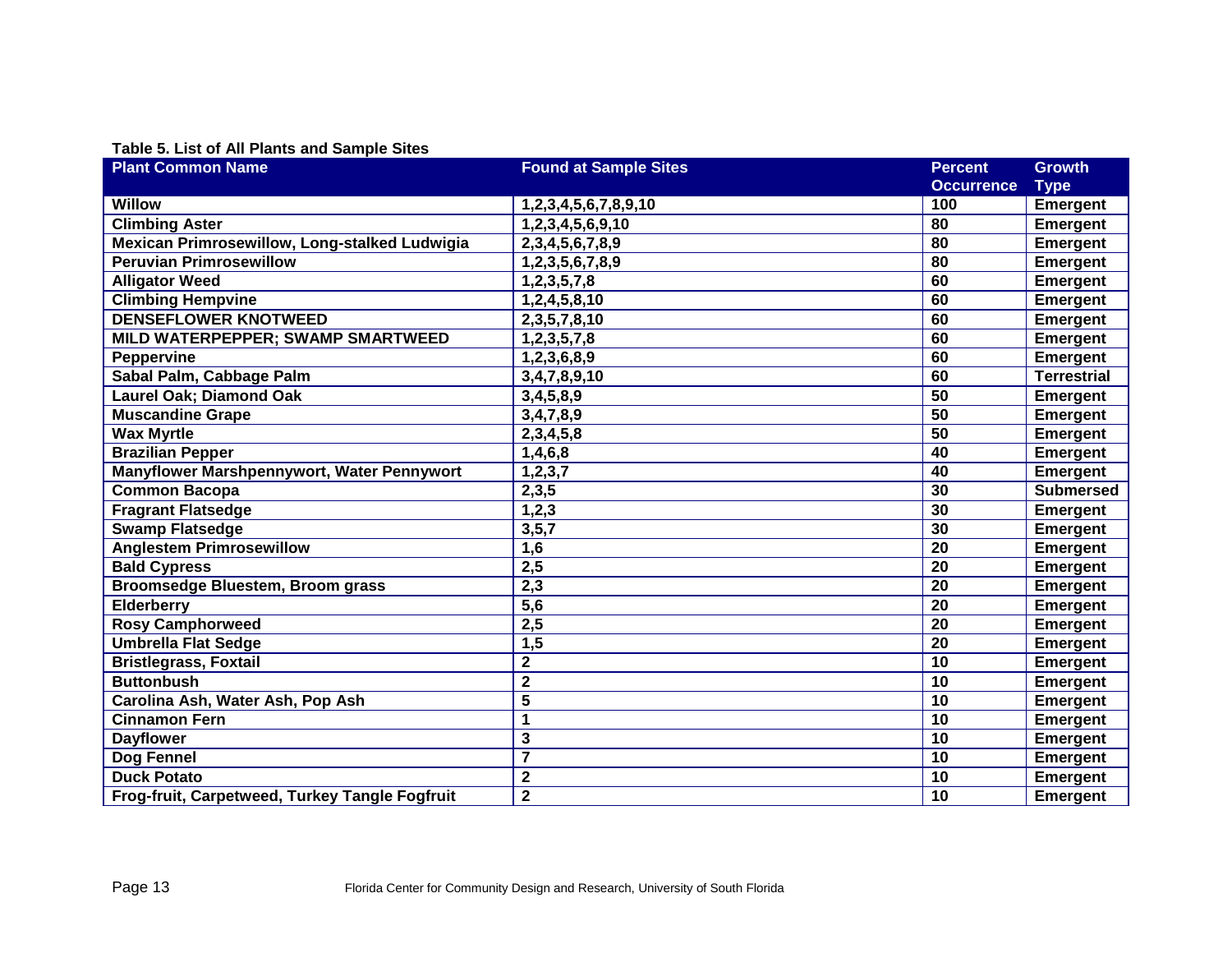| <b>Plant Common Name</b>      | <b>Found at Sample Sites</b> | <b>Percent</b> | <b>Growth</b>      |
|-------------------------------|------------------------------|----------------|--------------------|
|                               |                              | Occurrence     | <b>Type</b>        |
| Golden Canna                  | $\mathbf 2$                  | 10             | <b>Emergent</b>    |
| <b>Japanese Climbing Fern</b> |                              | 10             | <b>Terrestrial</b> |
| <b>Lizard's Tail</b>          | b                            | 10             | <b>Emergent</b>    |
| <b>Papyrus Sedge</b>          |                              | 10             | <b>Emergent</b>    |
| <b>Pond Cypress</b>           |                              | 10             | Emergent           |
| Rosary Pea, Blackeyed Susan   | 3                            | 10             | <b>Terrestrial</b> |
| <b>Sand Cordgrass</b>         | 2                            | 10             | <b>Terrestrial</b> |
| <b>Sea Myrtle</b>             |                              | 10             | <b>Emergent</b>    |
| <b>Skunkvine, Stinkvine</b>   |                              | 10             | <b>Terrestrial</b> |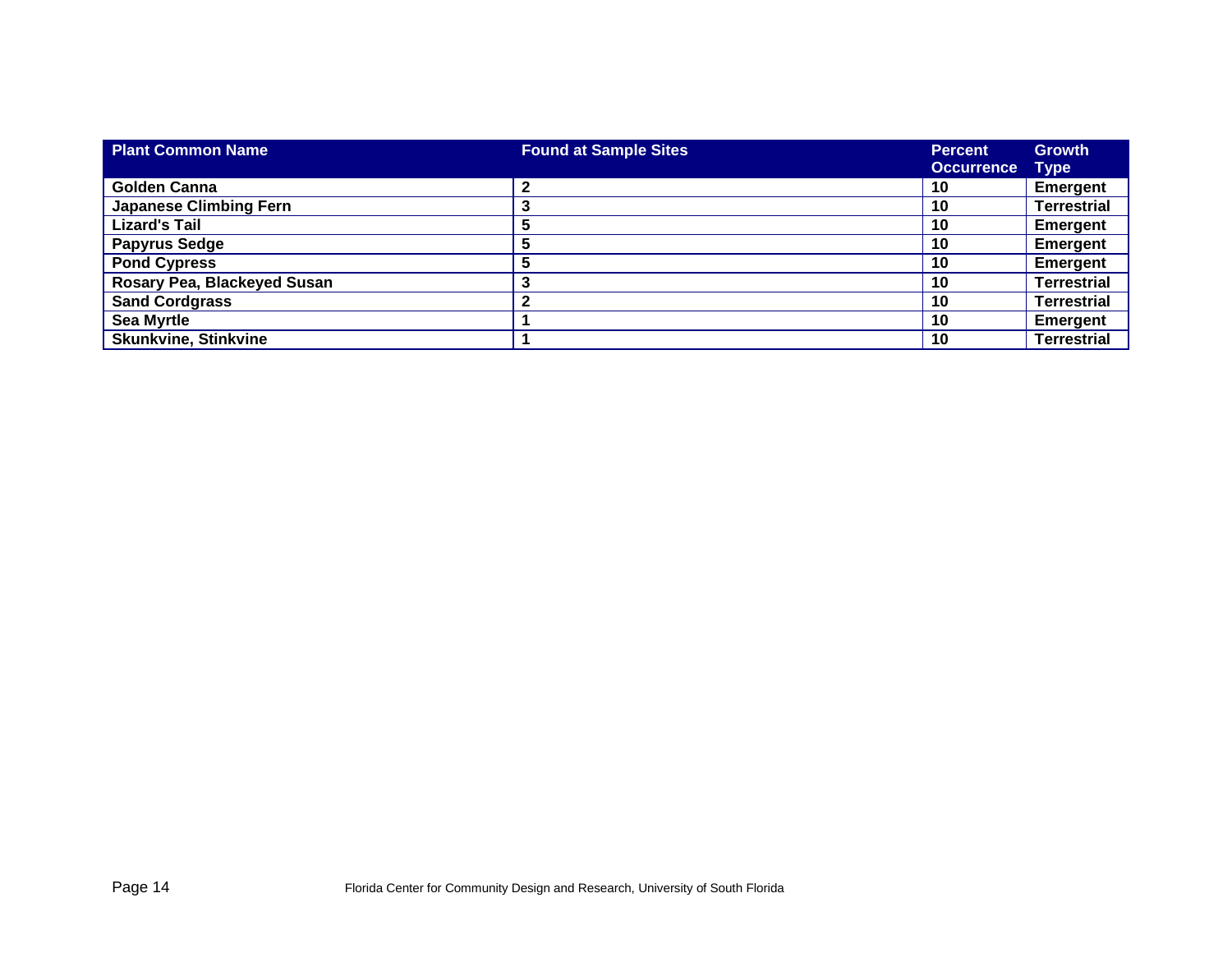## **Section 3: Long-term Ambient Water Chemistry**

A critical element in any lake assessment is the long-term water chemistry data set. These data are obtained from several data sources that are available to the Water Atlas and are managed in the Water Atlas Data Download and graphically presented on the water quality page for lakes in Hillsborough County. The Lake Behnke Water Quality Page can be viewed at [http://www.hillsborough.wateratlas.usf.edu/lake/waterquality.asp?wbodyid=5389&wbodyatlas=lak](file:///C:/Documents%20and%20Settings/Eilers/My%20Documents/Downloads/http:/www.hillsborough.wateratlas.usf.edu/lake/waterquality.asp%3fwbodyid=5389&wbodyatlas=lake) [e\)](file:///C:/Documents%20and%20Settings/Eilers/My%20Documents/Downloads/http:/www.hillsborough.wateratlas.usf.edu/lake/waterquality.asp%3fwbodyid=5389&wbodyatlas=lake).

A primary source of lake water chemistry in Hillsborough County is the [Florida LAKEWATCH](http://lakewatch.ifas.ufl.edu/) volunteer lake monitor and the Florida LAKEWATCH laboratory at the University of Florida. Lake Behnke has never had a LAKEWATCH volunteer, which makes trend analysis impossible. Other source data are used as available; however these data can only indicate conditions at time of sampling.

These data are displayed and analyzed on the Water Atlas as shown in [Figure 7Figure 7,](#page-15-0) [Figure](#page-16-0)  [8,](#page-16-0) and **Error! Reference source not found.** for Lake Behnke. The figures are graphs of: (1) the overall trophic state index  $(TSI)^i$  $(TSI)^i$  $(TSI)^i$ , which is a method commonly used to characterize the productivity of a lake, and may be thought of as a lake's ability to support plant growth and a healthy food source for aquatic life; (2) the chlorophyll *a* concentration, which indicates the lake's algal concentration, and (3) the lake's Secchi Disk depth which is a measure of water visibility and depth of light penetration. These data are used to evaluate a lake's ecological health and to provide a method of ranking lakes and are indicators used by the US Environmental Protection Agency (USEPA) and the Florida Department of Environmental Protection (FDEP) to determine a lake's level of impairment. The chlorophyll a and Secchi Disk depth graphs include benchmarks which indicate the median values for the various parameters for a large number of Lakes in Florida expressed as percentiles.

Based on best available data, Lake Behnke has a color value determined as a platinum cobalt unit (pcu) value of 8.9 and is considered a Clear lake (has a mean color in pcu equal to or below 40). The FDEP and USEPA may classify a lake as impaired if the lake is a dark lake (has a mean color in pcu greater than 40) and has a TSI greater than 60, or is a clear lake and has a TSI greater than 40. Lake Behnke has a TSI of 58 and meets the FDEP Impaired Waters Rule (IWR) criteria and could be classified as impaired. See also [Table 6.](#page-17-0)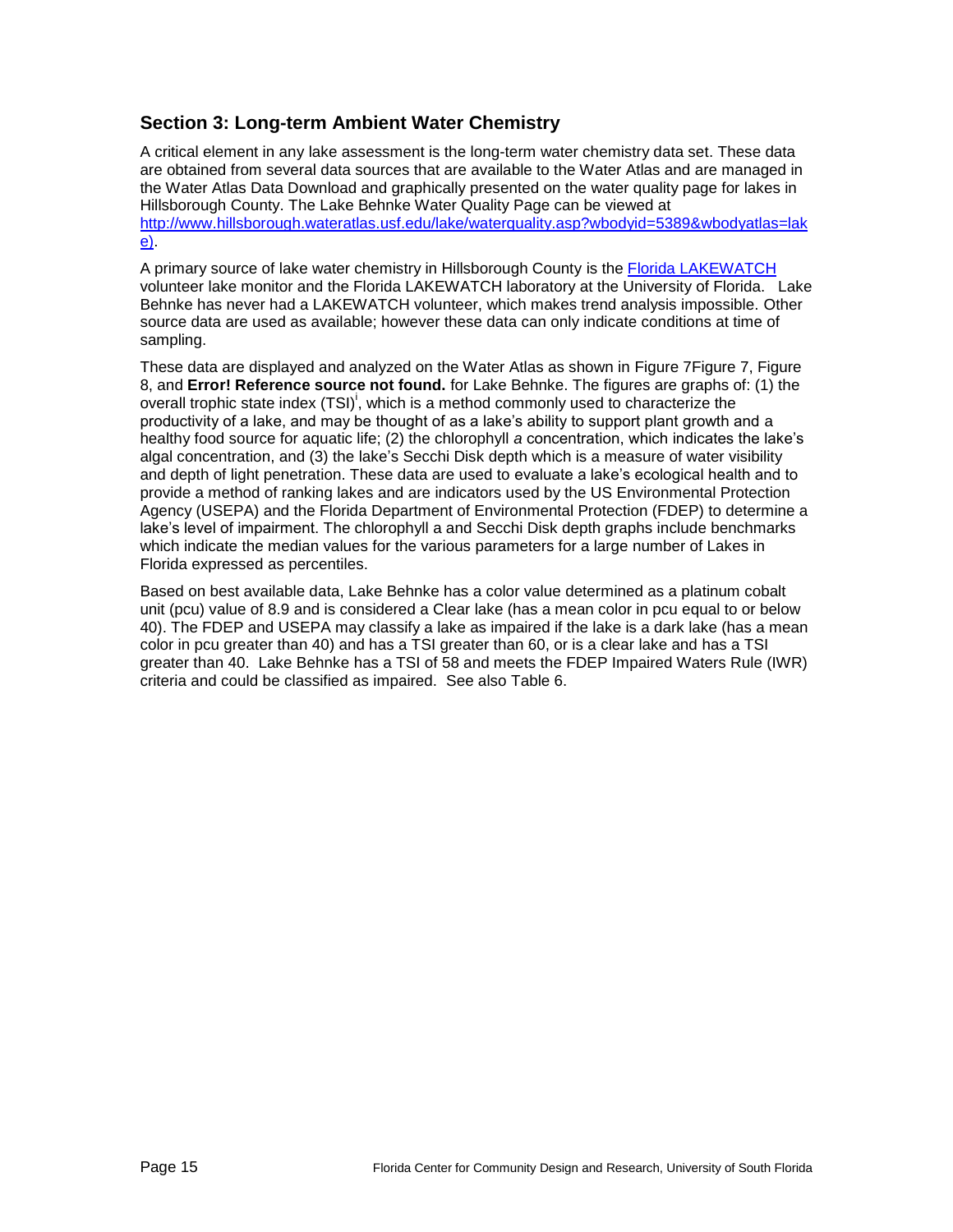

<span id="page-15-0"></span>**Figure 7. Recent Trophic State Index (TSI) graph for Lake Behnkevi**

l

vi Graph source: Hillsborough County Water Atlas. For an explanation of the Good, Fair and Poor benchmarks, please see the notes at the end of this report. For the latest data go to: [http://www.hillsborough.wateratlas.usf.edu/graphs20/graph\\_it.aspx?wbodyid=5389&data=TSI&da](http://www.hillsborough.wateratlas.usf.edu/graphs20/graph_it.aspx?wbodyid=%7bWBODY_ID%7d&data=TSI&datatype=WQ&waterbodyatlas=lake&ny=10&bench=1) [tatype=WQ&waterbodyatlas=lake&ny=10&bench=1](http://www.hillsborough.wateratlas.usf.edu/graphs20/graph_it.aspx?wbodyid=%7bWBODY_ID%7d&data=TSI&datatype=WQ&waterbodyatlas=lake&ny=10&bench=1)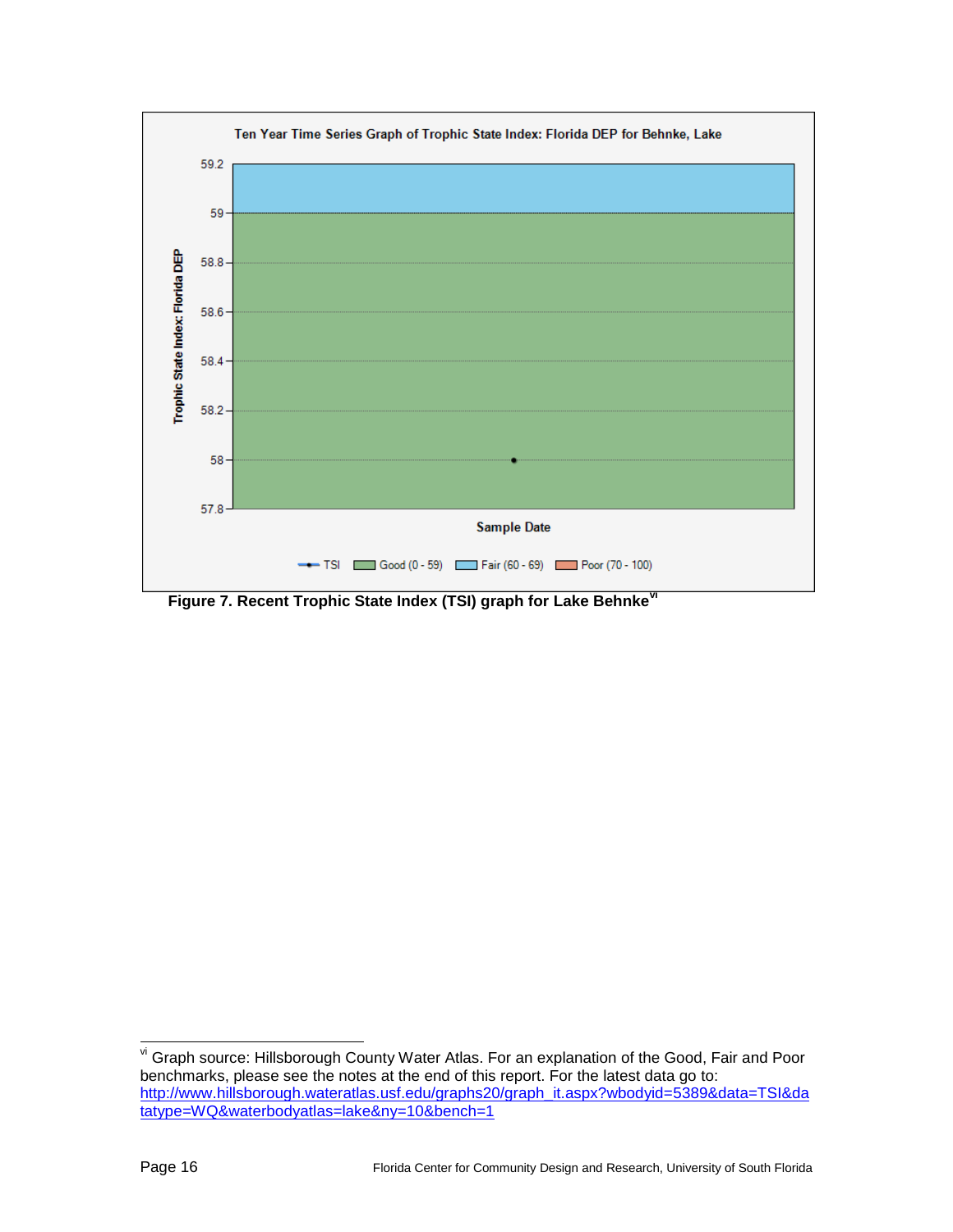

**Figure 8. Recent Chlorophyll a graph for Lake Behnke<sup>1</sup>** 

<span id="page-16-0"></span>As visible from these graphs, and the missing secchi disk depth graph, there is very little data available for Lake Behnke due to lack of sampling. August 2, 2000 is the only sampling event contained in the Hillsborough County Water Atlas databases. Drawing conclusions and determining trends on such a limited dataset is not very useful. However, this example does emphasize the need for a volunteer driven program such as the Hillsborough County Lake Management Program and LakeWatch as these volunteer based organizations currently provide some of the most robust datasets available to researchers.

As part of the lake assessment the physical water quality and chemical water chemistry of a lake are measured. These data only indicate a snapshot of the lake's water quality; however they are useful when compared to the trend data available from LAKEWATCH or other sources. [Table 6](#page-17-0) contains the summary water quality data and index values and adjusted values calculated from these data. The total phosphorus (TP), total nitrogen (TN) and chlorophyll *a* water chemistry sample data are the results of chemical analysis of samples taken during the assessment and analyzed by the Hillsborough County Environmental Protection Commission laboratory.

The growth of plants (planktonic algae, macrophytic algae and rooted plants) is directly dependent on the available nutrients within the water column of a lake and to some extent the nutrients which are held in the sediment and the vegetation biomass of a lake. Additionally, algae and other plant growth are [limited](mailto:http://plants.ifas.ufl.edu/guide/limnut.html) by the nutrient in lowest concentration relative to that needed by a plant. Plant biomass contains less phosphorus by weight than nitrogen so phosphorus is many times the limiting nutrient. When both nutrients are present at a concentration in the lake so that either or both may restrict plant growth, the limiting factor is called "balanced". The ratio of total nitrogen to total phosphorous, the "N to P" ratio (N/P), is used to determine the limiting

vii Graph Source: Hillsborough County Water Atlas. For the latest data go to [http://www.hillsborough.wateratlas.usf.edu/graphs20/graph\\_it.aspx?wbodyid=5389&data=Chla\\_u](http://www.hillsborough.wateratlas.usf.edu/graphs20/graph_it.aspx?wbodyid=%7bWBODY_ID%7d&data=Chla_ugl&datatype=WQ&waterbodyatlas=lake&ny=10&bench=1) [gl&datatype=WQ&waterbodyatlas=lake&ny=10&bench=1](http://www.hillsborough.wateratlas.usf.edu/graphs20/graph_it.aspx?wbodyid=%7bWBODY_ID%7d&data=Chla_ugl&datatype=WQ&waterbodyatlas=lake&ny=10&bench=1)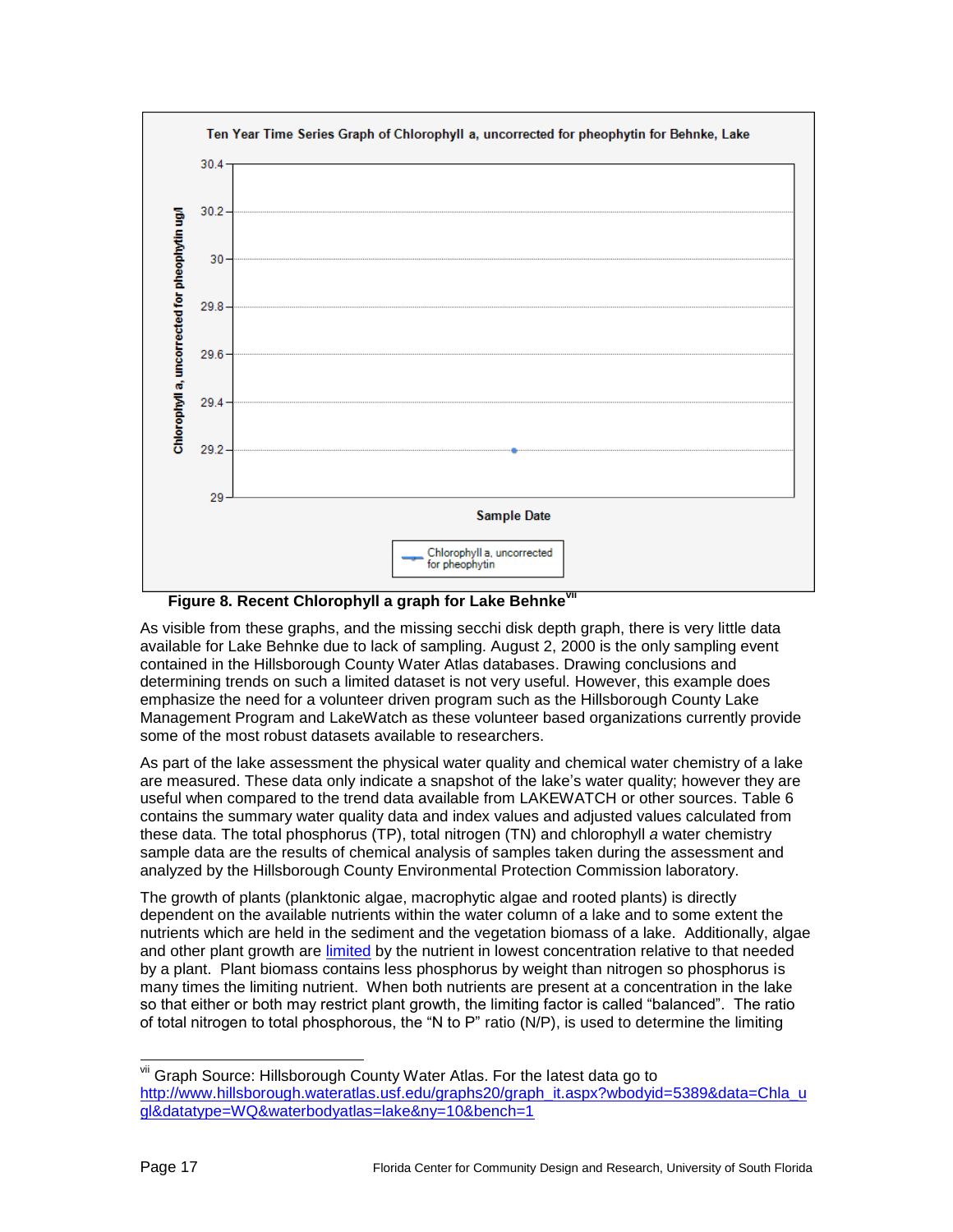factor. If N/P is greater than or equal to 30, the lake is considered phosphorus limited, when this ratio is less than or equal to 10, the lake is considered nitrogen limited and if between 10 and 30 it is considered balanced.

| <b>Parameter</b>                  | <b>Value</b>    | <b>Mean Value</b> |
|-----------------------------------|-----------------|-------------------|
| Lake Area (Acres)                 | 14.82           |                   |
| Lake Area (m2)                    | 59,974.00       |                   |
| Lake Volume (m3)                  | 111,467.00      |                   |
| <b>Number of Vegetation Sites</b> | 10              |                   |
| <b>Average Station SAV Weight</b> | 0.00            |                   |
| Wet Weight of Vegetation (g)      | 0.00            |                   |
| Dry Weight of Vegetation (g)      | 0.00            |                   |
| <b>Total Phosphorus (ug/L)</b>    | 349.00          | 183.00            |
| <b>Total Nitrogen (ug/L)</b>      | 678.00          | 678.00            |
| Chlorophyll a (ug/L)              | 29.20           | 29.20             |
| <b>TN/TP</b>                      | 1.9             | 3.7               |
| <b>Limiting Nutrient</b>          | Nitrogen        | Nitrogen          |
| <b>Chlorophyll TSI</b>            | 65              | 65                |
| <b>Phosphorus TSI</b>             | 90              | 78                |
| <b>Nitrogen TSI</b>               | 51              | 51                |
| TSI                               | 58              | 58                |
| Color (PCU)                       | 8.90            | 8.90              |
| Secchi disk depth (ft)            | 2.40            | 6.23              |
| <b>Impaired TSI for Lake</b>      | 40              | 40                |
| Lake Status (Water Column)        | <b>Impaired</b> | Impaired          |

<span id="page-17-0"></span>**Table 6. Water Quality Parameters (Laboratory) for Lake Behnke**

The color of a lake is also important to the growth of algae. Dark, tannic lakes tend to suppress algal growth and can tolerate a higher amount of nutrient in their water column; while clear lakes tend to support higher algal growth with the same amount of nutrients. The color of a lake, which is measured in a unit called the "cobalt platinum unit (PCU)" because of the standard used to determine color, is important because it is used by the State of Florida to determine lake impairment as explained earlier. A new rule which is being developed by USEPA and FDEP, will use alkalinity in addition to color to determine a second set of "clear-alkaline lakes" which will be allowed a higher TSI than a "clear-acid" lake. This is because alkaline lakes have been found to exhibit higher nutrient and algal concentrations than acid lakes. Additionally, lakes connected to a river or other "flow through" systems tend to support lower algal growth for the same amount of nutrient concentration. All these factors are important to the understanding of your lake's overall condition. Table 7 includes many of the factors that are typically used to determine the actual state of plant growth in your lake. These data should be understood and reviewed when establishing a management plan for a lake; however, as stated above other factors must be considered when developing such a plan. Please contact the [Water Atlas Program](mailto:griffin@arch.usf.edu) if you have questions about this part or any other part of this report.

Lake Behnke is a clear water lake with a color equal to 8.90 pcu at the time of the assessment. Typically, clear water lakes will have a high secchi disk depth, however at the time of the assessment the secchi disk depth was only 2.40ft. This combined with the elevated concentrations of phosphorous, nitrogen results in a eutrophic lake. Since there is very little biomass of submerged aquatic vegetation, and no floating leaved vegetation in the lake, these excess nutrients were taken up by phytoplankton in the water column resulting in the green hue to the water and increased chlorophyll-a concentrations.

[Table 7](#page-18-0) provides data derived from the vegetation assessment which is used to determine an adjusted TSI. This is accomplished by calculating the amount of phosphorus and nitrogen that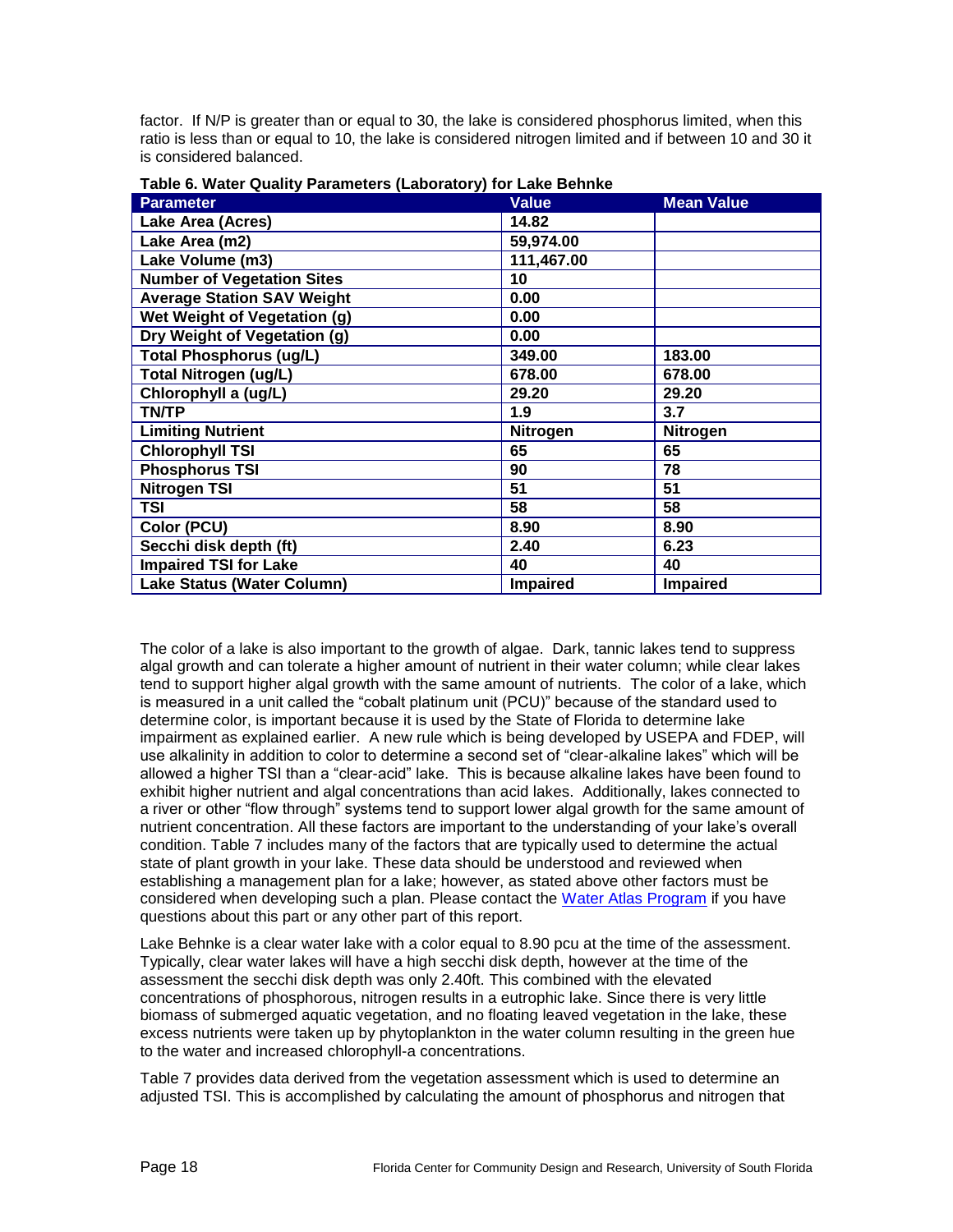could be released by existing submerged vegetation (Adjusted Nutrient) if this vegetation were treated with an herbicide or managed by the addition of Triploid Grass Carp (*Ctenopharyngodon idella*). The table also shows the result of a model that calculates the potential algae, as chlorophyll a (Adjusted Chlorophyll), which could develop due to the additional nutrients held within the plant biomass. While it would not be expected that all the vegetation would be turned into available phosphorus by these management methods, the data is useful when planning various management activities. Approximately 4.00 % of the lake has submerged vegetation present (PAC) and this vegetation represents about 0.61 % of the available lake volume (PVI). Please see additional parameters for adjusted values where appropriate in [Table 7.](#page-18-0) The vegetation holds enough nutrients to add about  $0 \mu g/L$  of phosphorus and  $0 \mu g/L$  of nitrogen to the water column and increase the algal growth potential within the lake.

Lake Behnke is nitrogen-limited; i.e., an increase in nitrogen could change the TSI and increase the potential for algal growth.

<span id="page-18-0"></span>

|                                          | Table 7. Field parameters and calculations used to determine nutrients held in Submerged |
|------------------------------------------|------------------------------------------------------------------------------------------|
| <b>Aquatic Vegetation (SAV) biomass.</b> |                                                                                          |

| <b>Parameter</b>                                   | <b>Value</b> | <b>Mean Value</b> |
|----------------------------------------------------|--------------|-------------------|
| % Area Covered (PAC)                               | 4.0%         |                   |
| <b>PVI</b>                                         | 0.6%         |                   |
| <b>Lake Vegetation Index</b>                       | 41           |                   |
| <b>Total Phosphorus - Adjusted (ug/L)</b>          | 0.00         |                   |
| <b>Total Phosphorus - Combined (ug/L)</b>          | 349          |                   |
| Total Nitrogen - Adjusted (ug/L)                   | 0.00         |                   |
| <b>Total Nitrogen - Combined (ug/L)</b>            | 678          |                   |
| Chlorophyll - Adjusted from Total Nutrients (ug/L) | 0.08         |                   |
| Chlorophyll - Combined (ug/L)                      | 29.28        |                   |
| <b>Adjusted Chlorophyll TSI</b>                    | 65           |                   |
| <b>Adjusted Phosphorus TSI</b>                     | 90           |                   |
| <b>Adjusted Nitrogen TSI</b>                       | 51           |                   |
| Adjusted TSI (for N, P, and CHLA)                  | 58           |                   |
| <b>Impaired TSI for Lake</b>                       | 40           | 40                |

[Table 8](#page-19-0) contains the field data taken in the center of the lake using a multi-probe (we use either a YSI 6000 or a Eureka Manta) which has the ability to directly measure the temperature, pH, dissolved oxygen (DO), percent DO (calculated from DO, temperature and conductivity). These data are listed for three levels in the lake and twice for the surface measurement. The duplicate surface measurement is taken as a quality assurance check on measured data.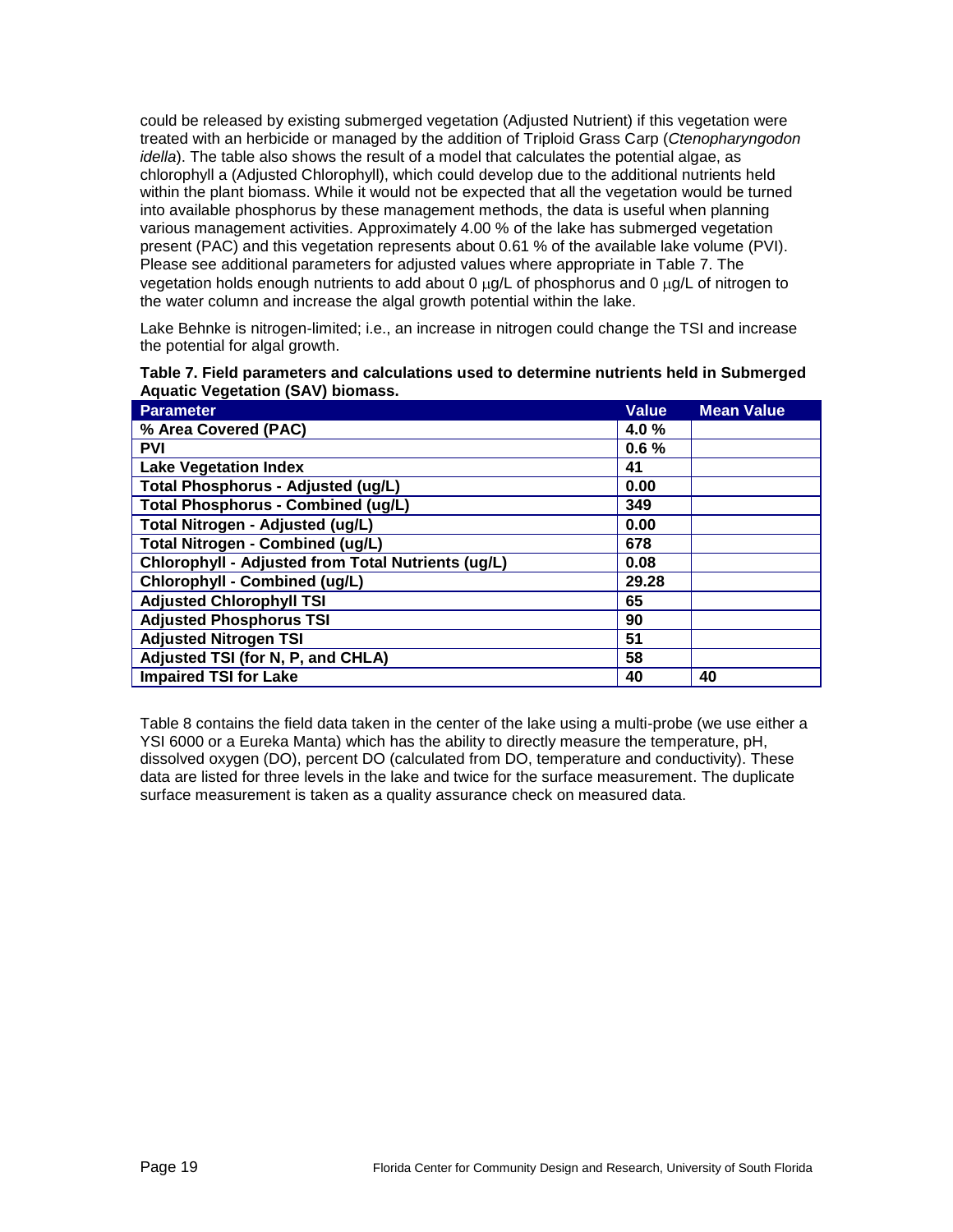| <b>Sample</b><br><b>Location</b> | <b>Sample</b><br><b>Depth</b><br>(m) | <b>Time</b>                  | Temp<br>(deg<br>$\mathbf{C}$ | <b>Conductivity</b><br>(mS/cm3) | <b>Dissolved</b><br>Oxygen<br>$(\%)$ | <b>Dissolved</b><br>Oxygen<br>(mg/L) | pH   |
|----------------------------------|--------------------------------------|------------------------------|------------------------------|---------------------------------|--------------------------------------|--------------------------------------|------|
| <b>Bottom</b>                    | 2.00                                 | 12/14/2011<br>10:20:00<br>AM | 19.73                        | 0.520                           | 83.92                                | 7.81                                 | 7.20 |
| Mean<br>Value                    | 1.35                                 | 12/14/2011<br>10:20:00<br>AM | 19.79                        | 0.520                           | 85.62                                | 7.96                                 | 7.21 |
| Middle                           | 1.30                                 | 12/14/2011<br>10:20:00<br>AM | 19.77                        | 0.520                           | 85.90                                | 7.99                                 | 7.22 |
| Surface                          | 0.51                                 | 12/14/2011<br>10:20:00<br>AM | 19.86                        | 0.519                           | 87.05                                | 8.08                                 | 7.21 |

#### <span id="page-19-0"></span>**Table 8. Water Chemistry Data Based on Manta Water Chemistry Probe for Lake Behnke**

To better understand many of the terms used in this report, we recommend that the reader visit the [Hillsborough County & City of Tampa Water Atlas](http://www.hillsborough.wateratlas.usf.edu/topics.aspx#quality) and explore the "Learn More" areas which are found on the resource pages. Additional information can also be found using the Digital **[Library](http://www.hillsborough.wateratlas.usf.edu/digitallibrary/)** on the Water Atlas website.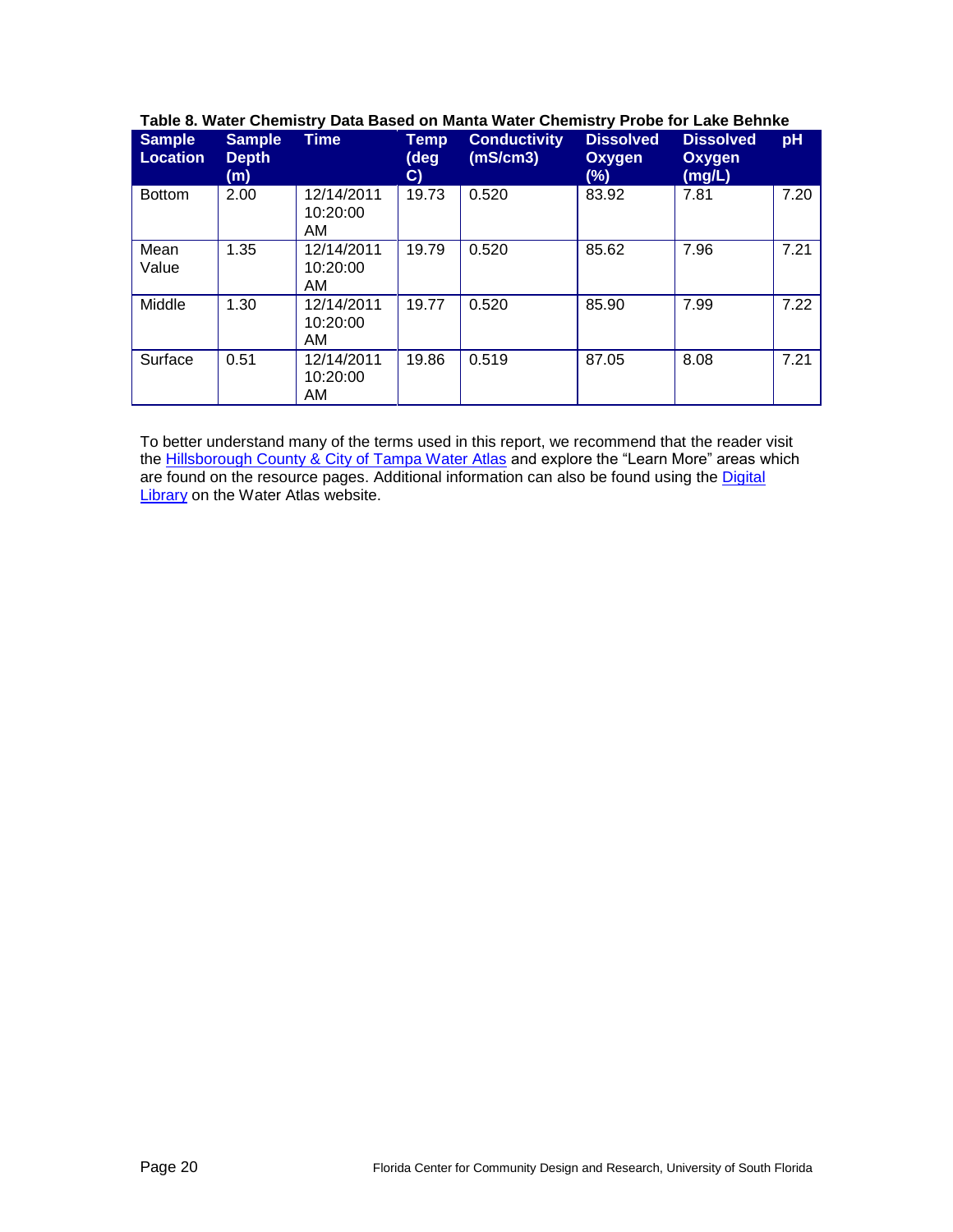## **Section 4: Conclusion**

Lake Behnke is a medium area (14.82-acre) lake that would be considered in the Eutrophic category of lakes based on water chemistry. It has a plant diversity of 41 species relative to the total watershed plant diversity of 41 species with about 4.00 % percent of the open water areas containing submerged aquatic vegetation. Vegetation helps to maintain the nutrient balance in the lake as well as provide good fish habitat. The lake has many open water areas to support various types of recreation and has a fair diversity of plant species. The primary pest plants in the lake include Ludwigia peruviana and Alternanthera philoxeroides.

The lake vegetative assessment also was used to calculate a Lake Vegetative Index (LVI) for the lake (See Note 4). The LVI can be used to help determine if a lake is impaired in terms of types and quantities of vegetation found in and along the lake shore. An LVI threshold of 37 is used by FDEP to establish a point below which the lake could be considered heavily disturbed and possibly impaired. This threshold is intended to assist the analyst in classifying a lake as impaired when used with water quality data. For example, a clear water lake may have a TSI of 42 but have an LVI of 70. Since the LVI is significantly above the threshold and indicates low human disturbance, the analyst might declare the lake unimpaired even with a TSI slightly above the water quality threshold for a clear lake. Your lake has an LVI of 41 and would be considered not impaired based on LVI alone. This LVI score could be improved through vegetation management practices such as the physical removal of non-native, invasive species and the planting of native species primarily in the floating leaved and submerged aquatic zones of the lake.

This assessment was accomplished to assist lake property owners to better understand and manage their lakes. Hillsborough County supports this effort as part of their [Lake Management](http://www.hillsborough.wateratlas.usf.edu/LakeManagement/)  [Program \(LaMP\)](http://www.hillsborough.wateratlas.usf.edu/LakeManagement/) and has developed guidelines for lake property owner groups to join the LaMP and receive specific assistance from the County in the management of their lake. For additional information and recent updates please visit the [Hillsborough County & City of Tampa Water Atlas](http://www.hillsborough.wateratlas.usf.edu/LakeManagement/) website.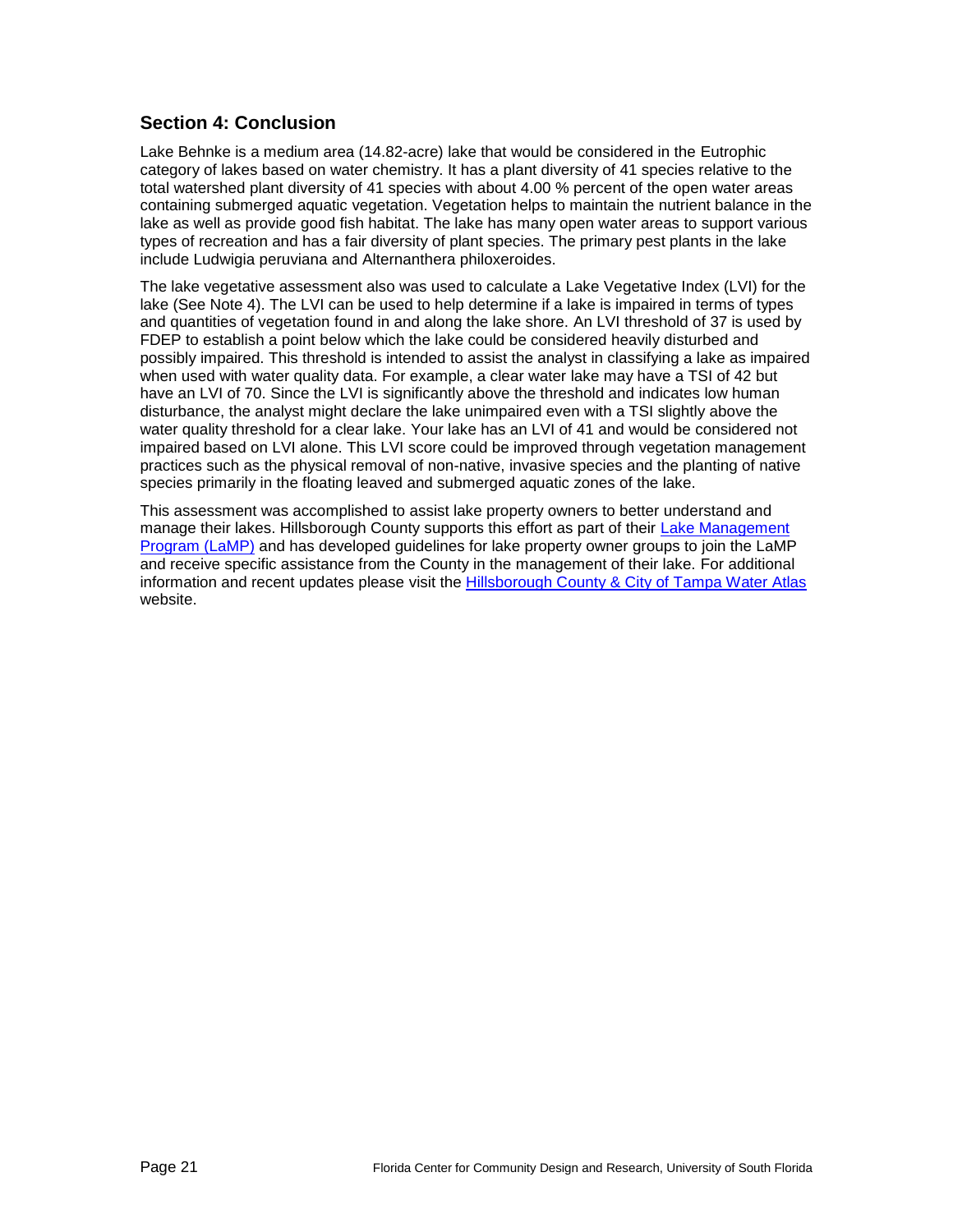#### *Lake Assessment Notes*

**1.** The trophic state index is used by the Water Atlas to provide the public with an estimate of their lake resource quality. A "Good" quality lake is one that meets all lake use criteria (swimmable, fishable and supports healthy habitat). Based on the discussion above, lakes that are in the oligotrophic through low eutrophic range, for the most part, meet these criteria. A trophic state below 60 indicates lakes in this range and these lakes are given the "Good" descriptor. A trophic state above 60 but below 70 can be considered highly productive and a reasonable lake for fishing and most water sports. This lake is considered "Fair", while a lake in the Hypereutrophic range with a TSI greater than 70 will probably not meet the lake use criteria and these lakes are considered to be poor. Please see [Table 9](#page-21-0) below.

| <b>Trophic State</b><br><b>Index</b> | <b>Trophic State</b><br><b>Classification</b> | <b>Water Quality</b> |
|--------------------------------------|-----------------------------------------------|----------------------|
| $0 - 59$                             | Oligotrophic through<br>Mid-Eutrophic         | Good                 |
| $60 - 69$                            | Mid-Eutrophic<br>through Eutrophic            | Fair                 |
| $70 - 100$                           | Hypereutrophic                                | Poor                 |

<span id="page-21-0"></span>

| Table 9. Comparison of Classification Schemes |  |
|-----------------------------------------------|--|
|-----------------------------------------------|--|

Also see the [Florida LAKEWATCH](http://lakewatch.ifas.ufl.edu/) publication, "Trophic State: A Waterbody's Ability to [Support Plants Fish and Wildlife"](http://lakewatch.ifas.ufl.edu/LWcirc.html) and the [Trophic State Index Learn More page](http://www.hillsborough.wateratlas.usf.edu/shared/learnmore.asp?toolsection=lm_tsi) on the [Hillsborough County & City of Tampa Water Atlas.](http://www.hillsborough.wateratlas.usf.edu/)

In recent years FDEP staff have encountered problems interpreting Secchi depth data in many tannic (tea or coffee-colored) waterbodies where transparency is often reduced due to naturally-occurring dissolved organic matter in the water. As a result, Secchi depth has been dropped as an indicator in FDEP's recent TSI calculations [\(1996 Water-Quality Assessment](http://www.seminole.wateratlas.usf.edu/upload/documents/1996%20Water-Quality%20Assessment%20for%20the%20State%20of%20Florida%20Section%20305(b)%20Main%20Report.pdf)  [for The State of Florida Section 305\(b\) Main Report\)](http://www.seminole.wateratlas.usf.edu/upload/documents/1996%20Water-Quality%20Assessment%20for%20the%20State%20of%20Florida%20Section%20305(b)%20Main%20Report.pdf). This modification for black water TSI calculation has also been adopted by the Water Atlas.

Also, according to Florida LAKEWATCH use of the TSI is often misinterpreted and/or misused from its original purpose, which is simply to describe biological productivity. It is not meant to rate a lake's water quality. For example, higher TSI values represent lakes that support an abundance of algae, plants and wildlife. If you love to fish, this type of lake would not be considered to have "poor" water quality. However, if you are a swimmer or water skier, you might prefer a lake with lower TSI values.

The trophic state index is one of several methods used to describe the biological productivity of a waterbody. Two scientists, Forsberg and Ryding, 1980, developed another method that is widely used. It's known as the Trophic State Classification System. Using this method, waterbodies can be grouped into one of four categories, called trophic states:

*Oligotrophic* (oh-lig-oh-TROH-fik) where waterbodies have the lowest level of productivity;

*Mesotrophic* (mees-oh-TROH-fik) where waterbodies have a moderate level of biological productivity;

*Eutrophic* (you-TROH-fik) where waterbodies have a high level of biological productivity;

*Hypereutrophic* (HI-per-you-TROH-fik) where waterbodies have the highest level of biological productivity. The trophic state of a waterbody can also affect its use or perceived utility. [Figure 9](#page-22-0) illustrates this concept.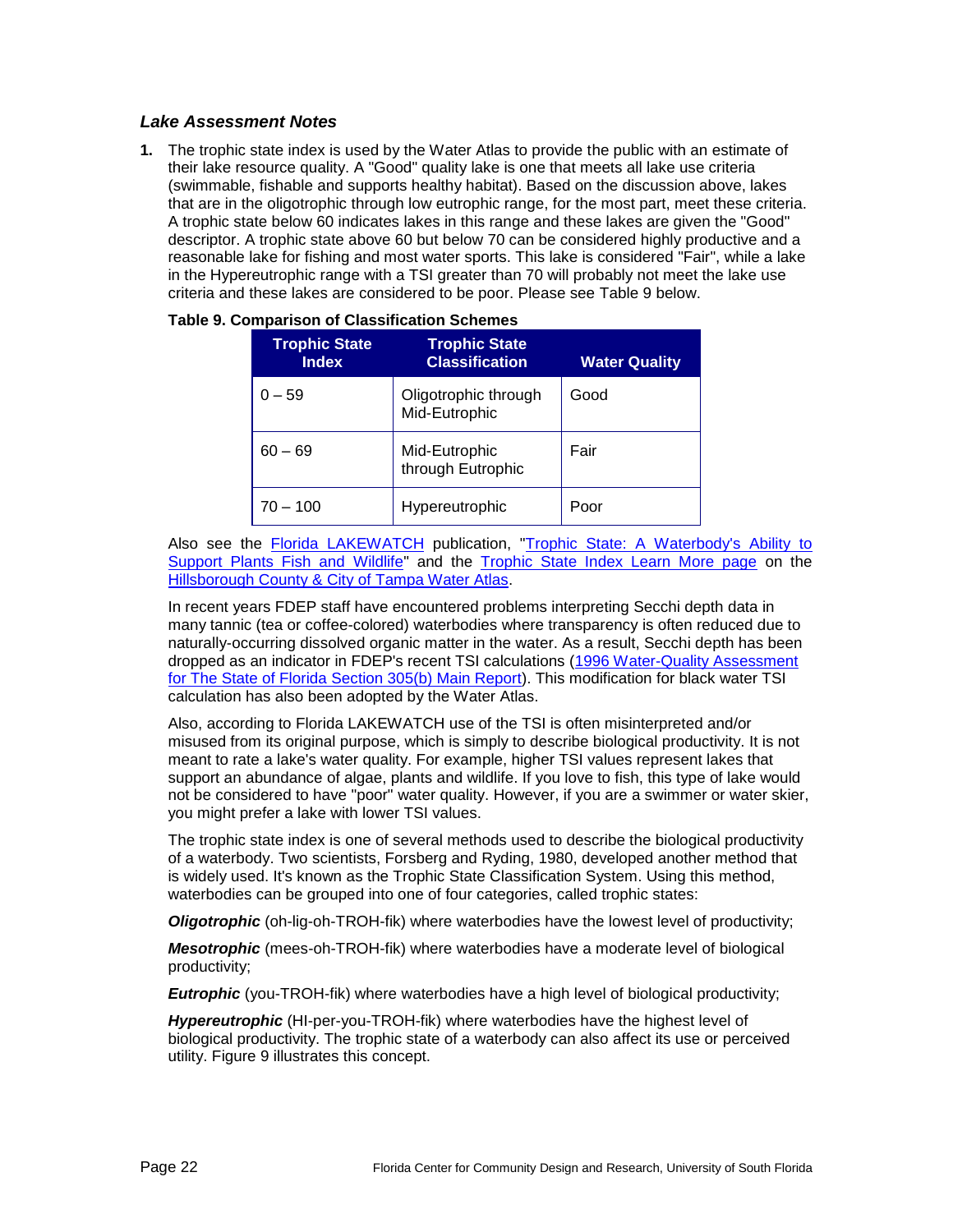

**Figure 9. Tropic States**

- <span id="page-22-0"></span>**2. Wide Area Augmentation System** (WAAS) is a form of differential GPS (DGPS) where data from 25 ground reference stations located in the United States receive GPS signals form GPS satellites in view and retransmit these data to a master control site and then to geostationary satellites. The geostationary satellites broadcast the information to all WAAScapable GPS receivers. The receiver decodes the signal to provide real time correction of raw GPS satellite signals also received by the unit. WAAS-enabled GPS is not as accurate as standard DGPS which employs close by ground stations for correction, however; it was shown to be a good substitute when used for this type of mapping application. Data comparisons were conducted with both types of DGPS employed simultaneously and the positional difference was determined to be well within the tolerance established for the project.
- **3.** The three primary aquatic vegetation zones are shown below:

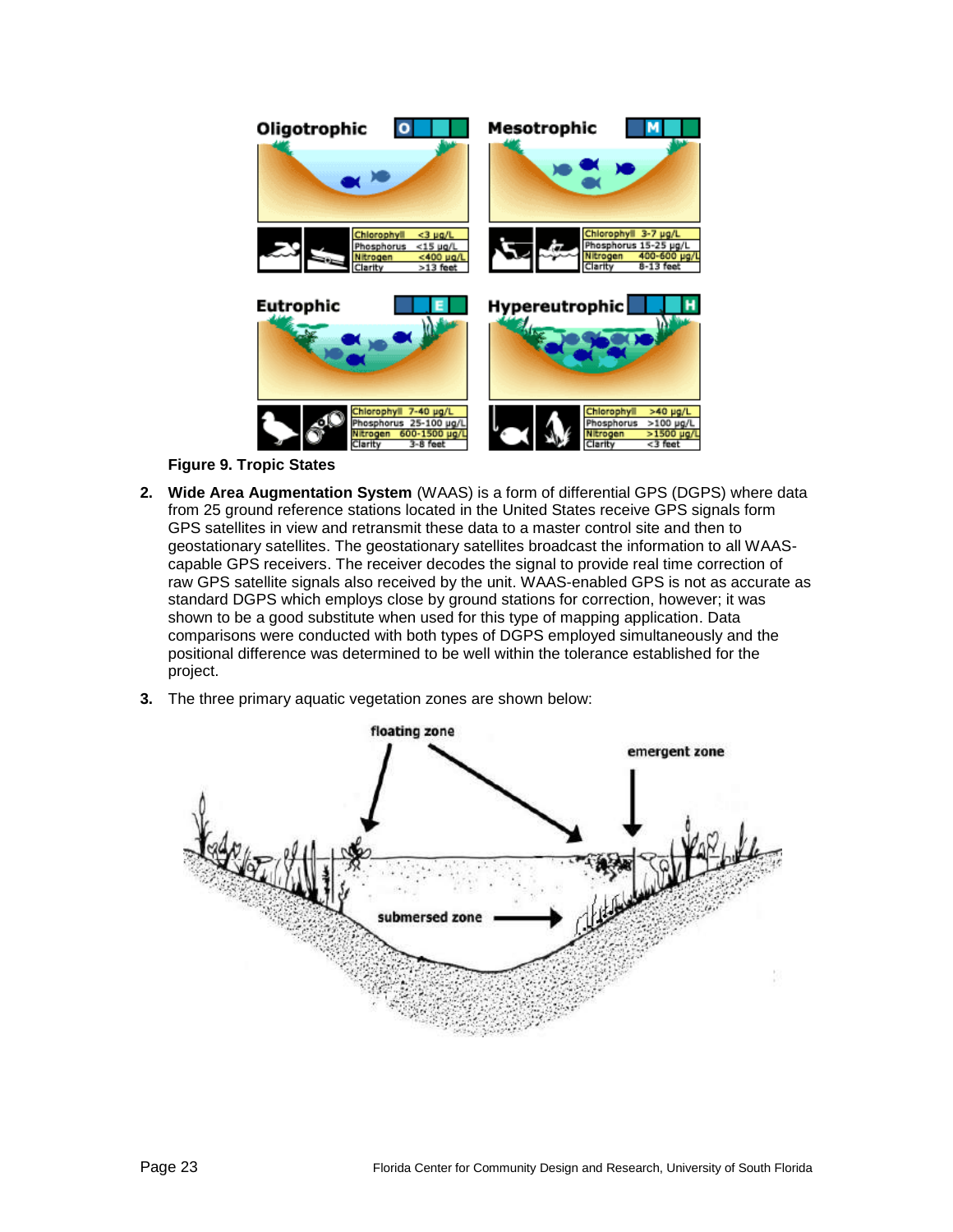**4.** The Lake Vegetation Index (LVI) is a rapid assessment protocol in which selected sections of a lake are assessed for the presence or absence of vegetation through visual observation and through the use of a submerged vegetation sampling tool called a Frodus. The assessment results provide a list of species presents and the dominant and where appropriate co-dominant species that are found in each segment. These results are then entered into a scoring table and a final LVI score is determined. LVI scores provide an estimate of the vegetative health of a lake. Our assessment team was trained and qualified by FDEP to conduct these assessment as an independent team and must prequalify each year prior to conducting additional assessments. The LVI method consists of dividing the lake into twelve pie-shaped segments (see diagram below) and selecting a set of four segments from the twelve to include in the LVI. The assessment team then travels across the segment and identifies all unique species of aquatic plant present in the segment. Additionally, a Frodus is thrown at several points on a single five-meter belt transect that is established in the center of the segment from a point along the shore to a point beyond the submerged vegetation zone. For scoring, the threshold score for impairment is 37. Below is a table of LVI scores recorded in Hillsborough County for comparison: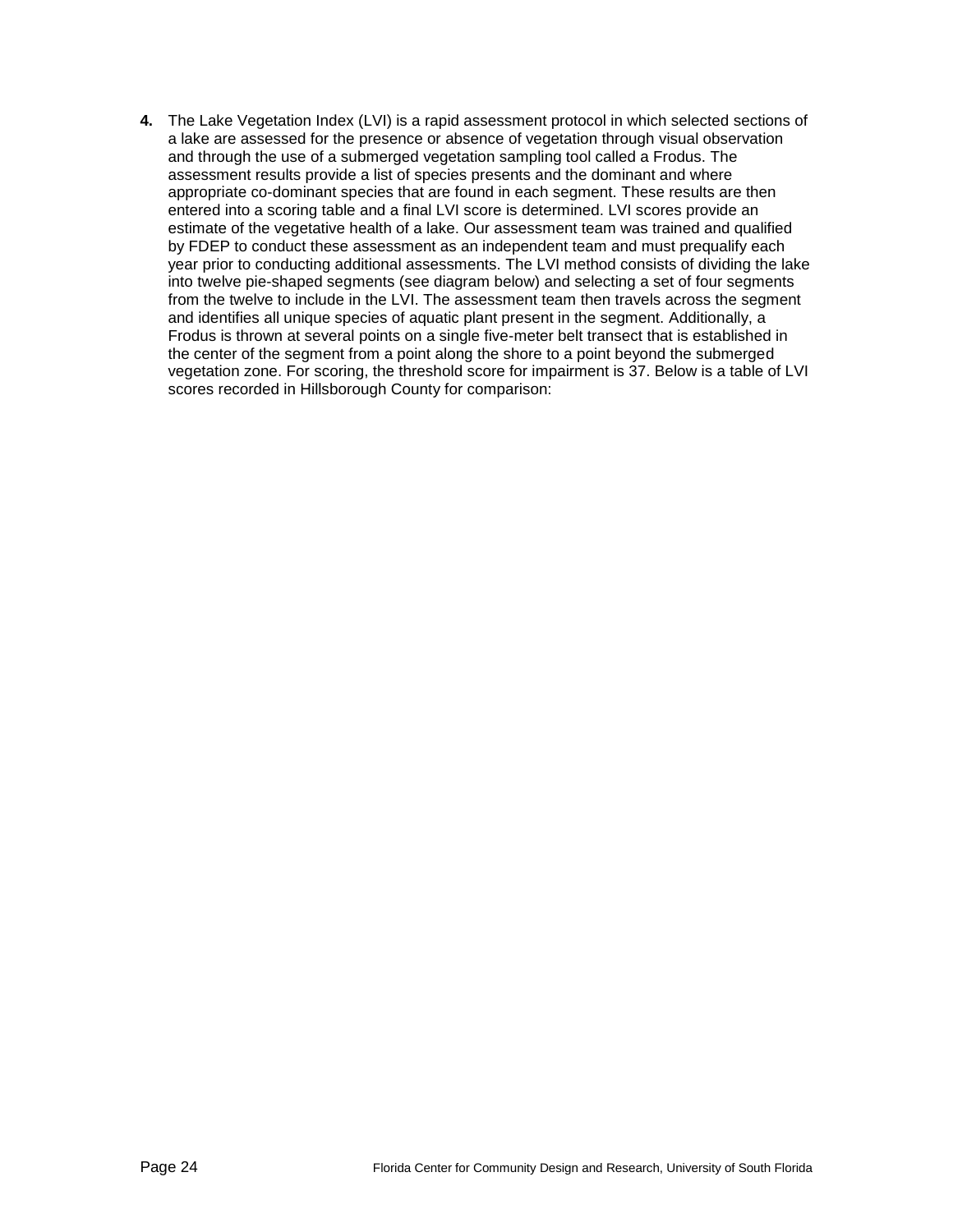| <b>Lake Name</b>                                                                                                         | <b>Sample</b><br><b>Date</b> | <b>LVI Score</b> |
|--------------------------------------------------------------------------------------------------------------------------|------------------------------|------------------|
| Lake Magdalene                                                                                                           | 5/26/2005                    | 64               |
| <b>Lake Magdalene</b>                                                                                                    | 10/20/2005                   | 38               |
| Burrell Lake, off Nebraska in Lutz area. Ambient Monitoring Program                                                      | 8/4/2005                     | 16               |
| Silver lake just south of Waters between Habana and Himes Avenues, Tampa. Ambient 7/29/2005<br><b>Monitoring Program</b> |                              | 36               |
| Unnamed lake on Forest Hills Drive south of Fletcher Avenue. Ambient Monitoring<br>Program                               | 8/3/2005                     | 34               |
| Hanna Pond, off Hanna Rd in Lutz. Ambient Monitoring Program                                                             | 7/25/2005                    | 38               |
| Small lake, Lutz, just east pf Livingston. Ambient Monitoring Program                                                    | 7/22/2005                    | 39               |
| Small lake, Lutz, adj to Lake Keene. Ambient Monitoring Program                                                          | 8/5/2005                     | 28               |
| Unnamed small lake, Tampa, off Fowler behind University Square Mall. Ambient 7/19/2005<br><b>Monitoring Program</b>      |                              | 16               |
| Tiffany Lake, Lutz, north of Whittaker. Ambient Monitoring Program                                                       | 7/25/2005                    | 40               |
| Cedar Lake, south of Fletcher, Forest Hills. Ambient Monitoring Program                                                  | 7/22/2005                    | 37               |
| Unnamed small lake behind Natives Nursery, Lutz. Ambient Monitoring Program                                              | 8/5/2005                     | 20               |
| Unnamed lake on Curry Road off Livingston, Lutz. Ambient Monitoring Program                                              | 7/19/2005                    | 46               |
| <b>Unnamed lake in Lutz. Ambient Monitoring Program</b>                                                                  | 7/20/2005                    | 45               |
| Lake Josephine - HIL538UL                                                                                                | 10/12/2006                   | 40               |
| Lake Magdalene - HIL546UL                                                                                                | 10/18/2006                   | 40               |
| <b>Starvation Lake - HIL540NL</b>                                                                                        | 9/28/2006                    | 48               |
| Egypt Lake - HIL556UL                                                                                                    | 10/31/2006                   | 34               |
| <b>Unnamed Lake - HIL544UL</b>                                                                                           | 9/25/2008                    | 58               |
| Lake Rogers - L63P                                                                                                       | 7/22/2009                    | 65               |
| Lake Alice/Odessa, profundal zone                                                                                        | 8/6/2009                     | $\overline{71}$  |
| <b>Lake Carroll (Center)</b>                                                                                             | 7/15/2009                    | 64               |
| Unnamed Small Lake - Z4-SL-3011                                                                                          | 7/21/2009                    | 24               |
| Unnamed Small Lake - Z4-SL-3020                                                                                          | 7/21/2009                    | 40               |
| Lake Ruth - Z4-SL-3031                                                                                                   | 7/16/2009                    | 71               |
| Lake Juanita - Z4-SL-3036                                                                                                | 7/20/2009                    | 72               |
| <b>Chapman Lake</b>                                                                                                      | 6/8/2009                     | 42               |
| <b>Island Ford Lake</b>                                                                                                  | 8/10/2010                    | 50               |
| Lake Magdalene                                                                                                           | 7/29/2010                    | 56               |
| <b>Lake Stemper</b>                                                                                                      | 7/13/2010                    | 38               |
| <b>Lake Carroll</b>                                                                                                      | 7/20/2010                    | 57               |
| <b>Lake Virginia</b>                                                                                                     | 5/17/2011                    | 51               |
| <b>Lake Harvey</b>                                                                                                       | 5/20/2011                    | 48               |
| <b>Pretty Lake</b>                                                                                                       | 5/24/2011                    | 33               |
| <b>Cypress Lake</b>                                                                                                      | 8/17/2011                    | 66               |
| <b>Lake Armistead</b>                                                                                                    | 6/3/2011                     | 13               |
| <b>Little Lake Wilson</b>                                                                                                | 5/31/2011                    | 48               |
| <b>Lake Taylor</b>                                                                                                       | 6/24/2011                    | 67               |
| <b>Valrico Lake</b>                                                                                                      | 7/19/2011                    | 25               |
| <b>Rogers Lake</b>                                                                                                       | 7/22/2011                    | 73               |
| <b>Lake Raleigh</b>                                                                                                      | 7/29/2011                    | 54               |
| Lake Juanita                                                                                                             | 6/21/2011                    | 63               |
| <b>Crescent Lake</b>                                                                                                     | 7/26/2011                    | 45               |
| <b>Lake Behnke</b>                                                                                                       | 11/18/2011                   | 41               |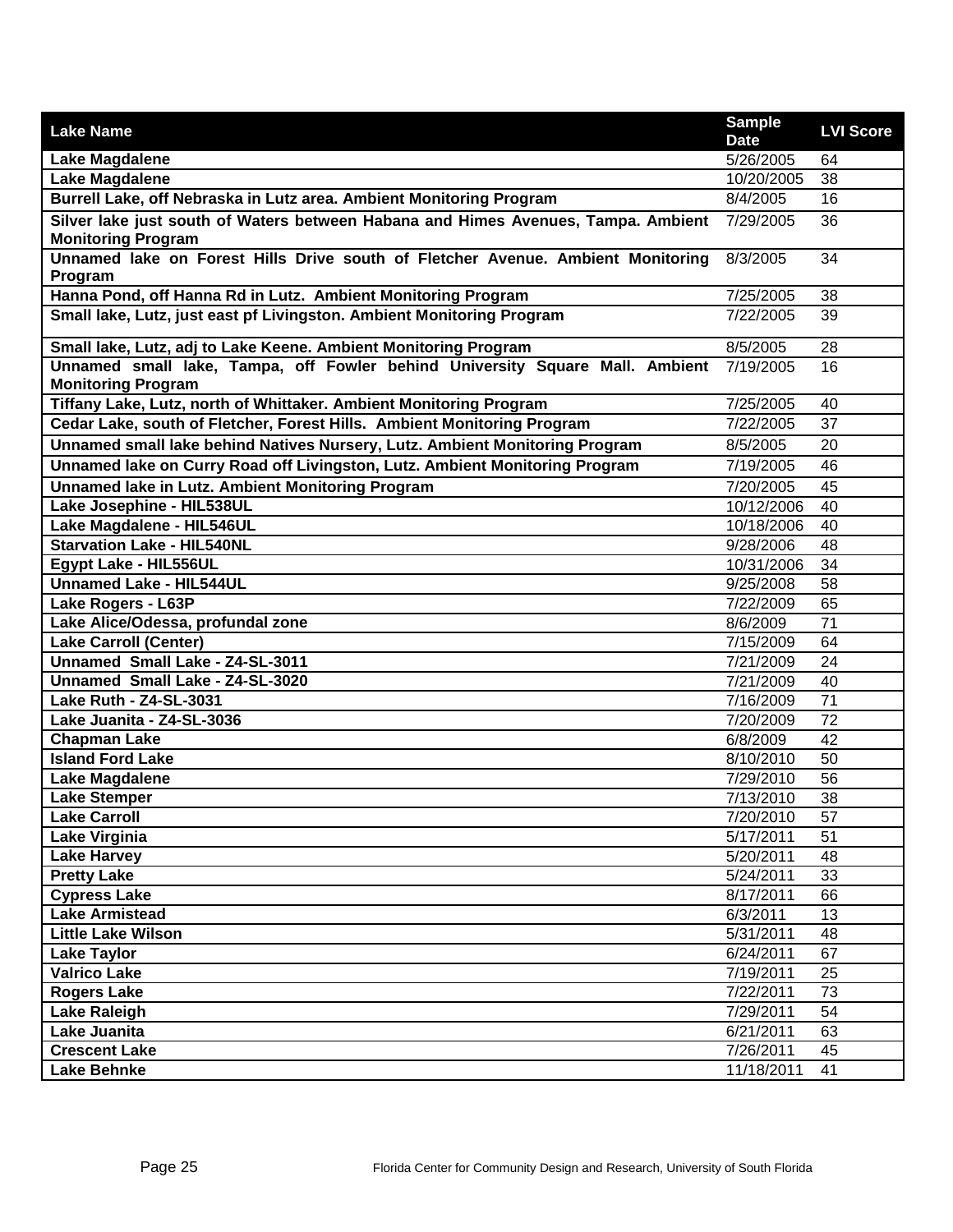- **5.** Reference: "Assessing the Biological Condition of Florida Lakes: Development of the Lake [Vegetation Index \(LVI\) Final Report"](http://publicfiles.dep.state.fl.us/dear/labs/sas/sopdoc/lvi_final05.pdf), December, 2007, page 7. Prepared for: Florida Department of Environmental Protection, Twin Towers Office Building, 2600 Blair Stone Road, Tallahassee, FL 32399-2400, Authors: Leska S. Fore\*, Russel Frydenborg\*\*, Nijole Wellendorf\*\*, Julie Espy\*\*, Tom Frick\*\*, David Whiting\*\*, Joy Jackson\*\*, and Jessica Patronis\*\*
	- \* Statistical Design
	- \*\* Florida Department of Environmental Protection

Diagram showing the method used to divide a typical lake into 12 sections for replicate sampling:



**6.** A lake is **impaired** if: "For the purposes of evaluating nutrient enrichment in lakes, TSIs shall be calculated based on the procedures outlined on pages 86 and 87 of the State's 1996 305(b) report, which are incorporated by reference. Lakes or lake segments shall be included on the planning list for nutrients if:(1) For lakes with a mean color greater than 40 platinum cobalt units, the annual mean TSI for the lake exceeds 60, unless paleolimnological information indicates the lake was naturally greater than 60, or (2) For lakes with a mean color less than or equal to 40 platinum cobalt units, the annual mean TSI for the lake exceeds 40, unless paleolimnological information indicates the lake was naturally greater than 40, or (3) For any lake, data indicate that annual mean TSIs have increased over the assessment period, as indicated by a positive slope in the means plotted versus time, or the annual mean TSI has increased by more than 10 units over historical values. When evaluating the slope of mean TSIs over time, the Department shall require at least a 5 unit increase in TSI over the assessment period and use a Mann's one-sided, upper-tail test for trend, as described in Nonparametric Statistical Methods by M. Hollander and D. Wolfe (1999 ed.), pages 376 and 724 (which are incorporated by reference), with a 95% confidence level."

References: 62-303.352—Nutrients in Lakes. Specific Authority 403.061, 403.067 FS. Law Implemented 403.062, 403.067 FS. History - New 6- 10-02, Amended 12-11-06. Please see page 12 of the [Impaired Waters Rule.](http://www.dep.state.fl.us/legal/Rules/shared/62-303/62-303.pdf) Updated activity regarding impaired waters may be tracked at: <http://www.dep.state.fl.us/water/tmdl/>

**7.** An **adjusted chlorophyll a value** (μg/L) was calculated by modifying the methods of Canfield et al (1983). The total wet weight of plants in the lake (kg) was calculated by multiplying lake surface area (m<sup>2</sup>) by PAC (percent area coverage of macrophytes) and multiplying the product by the biomass of submersed plants (kg wet weight  $m^2$ ) and then by 0.25, the conversion for the 1/4 meter sample cube. The dry weight (kg) of plant material was